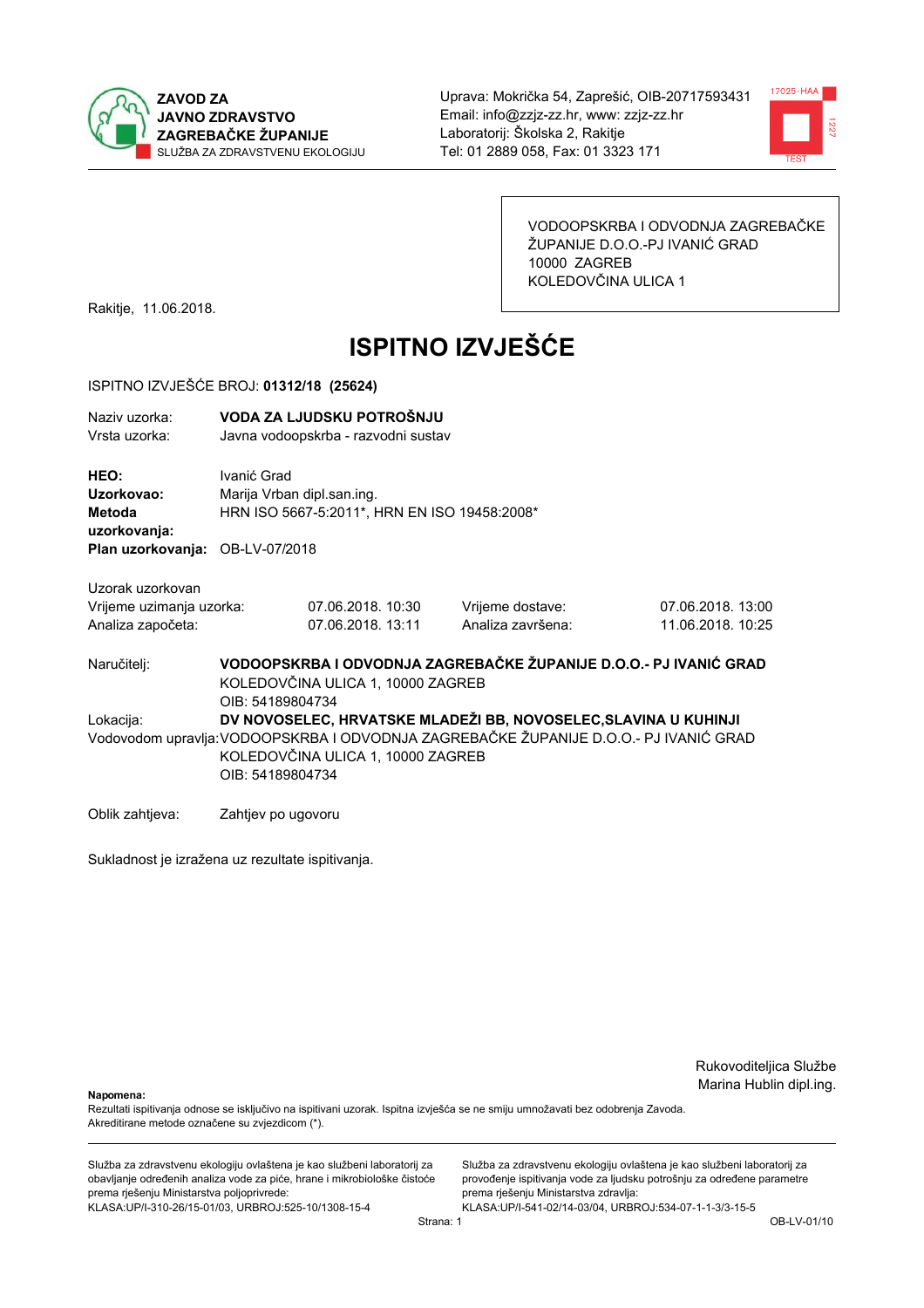### **REZULTATI ISPITIVANJA:**

Ispitno izviešće rezultat je elektroničke obrade podataka te je punovažeće bez žiga i potpisa

| Pokazatelj                | <b>Metoda</b>                           | <b>MJ</b>                   | Rezultatt | <b>MDK**</b>  | <b>Sukladno</b> |
|---------------------------|-----------------------------------------|-----------------------------|-----------|---------------|-----------------|
| Temperatura               | Standard Methods 21st Ed.<br>2005.2550B | $^{\circ}$ C                | 20        | 25            | DA              |
| Slobodni rezidualni klor  | HRN EN ISO 7393-2:2001                  | $mg/L$ Cl <sub>2</sub>      | 0,07      | 0,5           | DA              |
| Boja                      | HRN EN ISO 7887:2012                    | mg/L Pt/Co skale            | < 5       | 20            | DA              |
| Mutnoća                   | HRN EN ISO 7027-1:2016*                 | NTU jedinica                | 0,42      | 4             | DA              |
| <b>Miris</b>              | HRN EN 1622:2008                        |                             |           | DA            |                 |
| Okus                      | HRN EN 1622:2008                        |                             |           | DA            |                 |
| pH                        | HRN EN ISO 10523:2012*                  | pH jedinica                 | 7,6       | $6, 5 - 9, 5$ | DA              |
| Temp.pri određivanju pH   |                                         | $^{\circ}$ C                | 22,4      |               |                 |
| Elektrovodljivost         | HRN EN 27888:2008*                      | µScm <sup>-1</sup> pri 20°C | 424       | 2.500         | DA              |
| Utrošak KMnO <sub>4</sub> | HRN EN ISO 8467:2001                    | mg/L O <sub>2</sub>         | 0,9       | 5             | DA              |
| Kloridi                   | HRN EN ISO 10304-1:2009*                | mg/L CI                     | 9,3       | 250           | DA              |
| Nitriti                   | HRN EN ISO 10304-1:2009*                | mg/L $(NO2)$                | < 0,030   | 0,5           | DA              |
| Nitrati                   | HRN EN ISO 10304-1:2009*                | mg/L $(NO_{\alpha})$        | 6,6       | 50            | DA              |
| Amonij                    | HRN ISO 7150-1:1998*                    | mg/L (NH                    | < 0.05    | 0,5           | DA              |

trezultat izražen kao manje od (<) odnosi se na granicu kvantifikacije

\*\*maksimalno dozvoljena koncentracija

Prema ispitanim parametrima uzorak vode JE SUKLADAN zahtjevima članka 5. Zakona o vodi za ljudsku potrošnju (NN 56/2013, 64/2015, 104/2017) i priloga I Pravilnika o parametrima sukladnosti, metodama analize, monitoringu i planovima sigurnosti vode za ljudsku potrošnju te načinu vođenja registra pravnih osoba koje obavljaju djelatnost javne vodoopskrbe (NN 125/2017).

> Voditeljica Odsjeka Nikolina Ciban dipl.ing.

## Odsjek za mikrobiološka ispitivanja voda

#### **REZULTATI ISPITIVANJA:**

Ispitno izvješće rezultat je elektroničke obrade podataka te je punovažeće bez žiga i potpisa

| Pokazatelj                          | <b>Metoda</b>           | <b>MJ</b>   | <b>Rezultat</b> | MDK** | <b>Sukladno</b> |
|-------------------------------------|-------------------------|-------------|-----------------|-------|-----------------|
| Ukupni kolifomi                     | HRN EN ISO 9308-1:2014* | broj/100 mL |                 | 0     | DA              |
| Escherichia coli                    | HRN EN ISO 9308-1:2014* | broj/100 mL | < 1             | 0     | DA              |
| Enterokoki                          | HRN EN ISO 7899-2:2000* | broj/100 mL | < '             |       | DA              |
| Pseudomonas aeruginosa              | HRN EN ISO 16266:2008*  | broj/100 mL | < 1             | 0     | DA              |
| Aerobne bakt -36 <sup>°</sup> C/48h | HRN EN ISO 6222:2000*   | broj/1 mL   |                 | 100   | DA              |
| Aerobne bakt -22°C/72h              | HRN EN ISO 6222:2000*   | broj/1 mL   |                 | 100   | DA              |

\*\*maksimalno dozvoljena koncentracija

Prema ispitanim parametrima uzorak vode JE SUKLADAN zahtjevima članka 5. Zakona o vodi za ljudsku potrošnju (NN 56/2013, 64/2015, 104/2017) i priloga I Pravilnika o parametrima sukladnosti, metodama analize, monitoringu i planovima sigurnosti vode za ljudsku potrošnju te načinu vođenja registra pravnih osoba koje obavljaju djelatnost javne vodoopskrbe (NN 125/2017).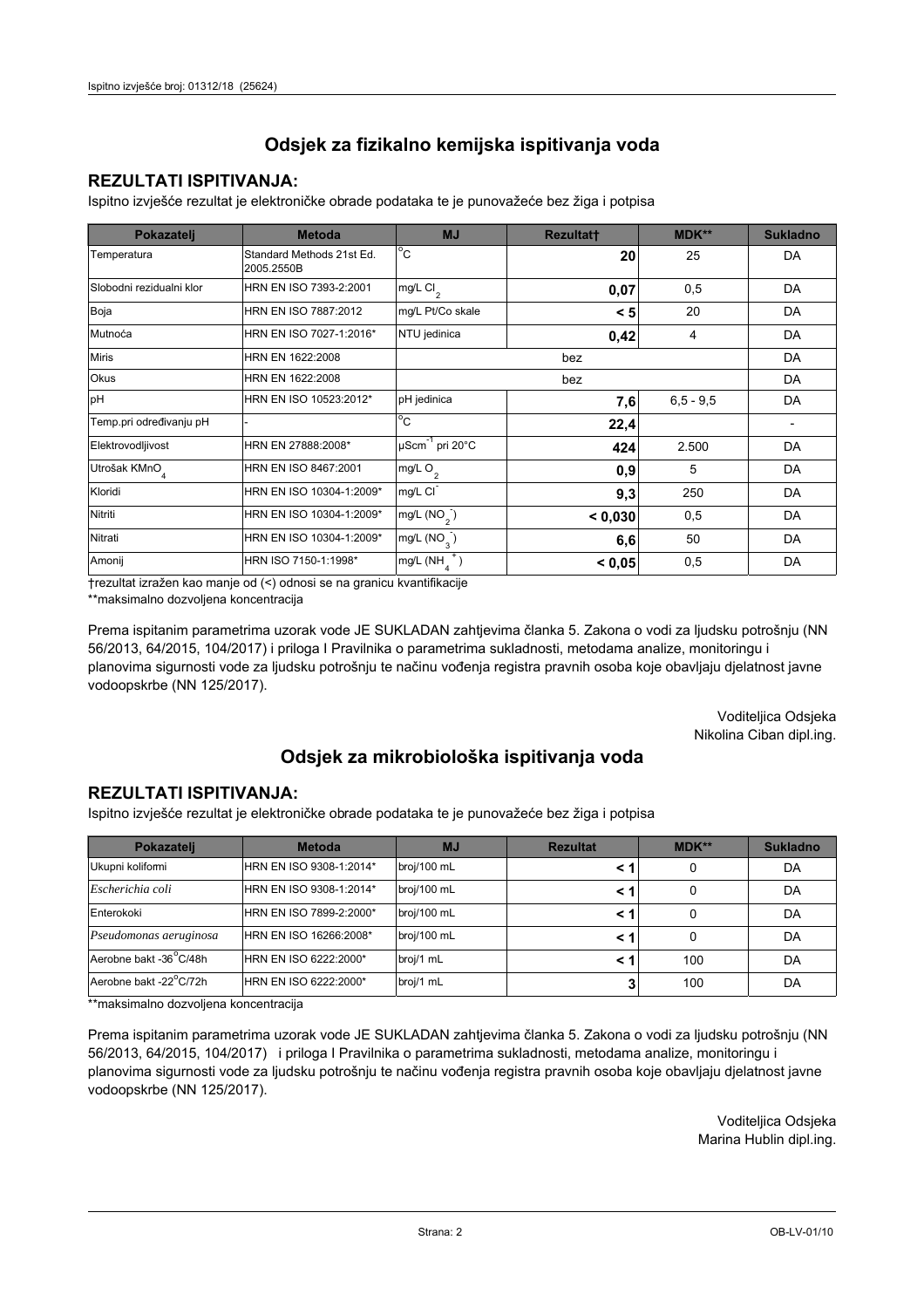



VODOOPSKRBA I ODVODNJA ZAGREBAČKE ŽUPANIJE D.O.O.-PJ IVANIĆ GRAD 10000 ZAGREB KOLEDOVČINA ULICA 1

Rakitje, 11.06.2018.

# **ISPITNO IZVJEŠĆE**

#### ISPITNO IZVJEŠĆE BROJ: 01311/18 (25623)

| Naziy uzorka:<br>Vrsta uzorka:                                                  |                                                                                                                                                | VODA ZA LJUDSKU POTROŠNJU<br>Javna vodoopskrba - razvodni sustav           |                                                                   |                                        |  |
|---------------------------------------------------------------------------------|------------------------------------------------------------------------------------------------------------------------------------------------|----------------------------------------------------------------------------|-------------------------------------------------------------------|----------------------------------------|--|
| HEO:<br>Uzorkovao:<br>Metoda<br>uzorkovanja:<br>Plan uzorkovanja: OB-LV-07/2018 | Ivanić Grad                                                                                                                                    | Marija Vrban dipl.san.ing.<br>HRN ISO 5667-5:2011*, HRN EN ISO 19458:2008* |                                                                   |                                        |  |
|                                                                                 |                                                                                                                                                |                                                                            |                                                                   |                                        |  |
| Uzorak uzorkovan<br>Vrijeme uzimanja uzorka:<br>Analiza započeta:               |                                                                                                                                                | 07.06.2018. 10:15<br>07.06.2018. 13:10                                     | Vrijeme dostave:<br>Analiza završena:                             | 07.06.2018. 13:00<br>11.06.2018. 10:25 |  |
| Naručitelj:                                                                     | OIB: 54189804734                                                                                                                               | KOLEDOVČINA ULICA 1, 10000 ZAGREB                                          | VODOOPSKRBA I ODVODNJA ZAGREBAČKE ŽUPANIJE D.O.O.- PJ IVANIĆ GRAD |                                        |  |
| Lokacija:                                                                       |                                                                                                                                                |                                                                            | OŠ MILKE TRNINE, ŠKOLSKA 10, KRIŽ, SLAVINA U HODNIKU              |                                        |  |
|                                                                                 | Vodovodom upravlja: VODOOPSKRBA I ODVODNJA ZAGREBAČKE ŽUPANIJE D.O.O.- PJ IVANIĆ GRAD<br>KOLEDOVČINA ULICA 1, 10000 ZAGREB<br>OIB: 54189804734 |                                                                            |                                                                   |                                        |  |
| Oblik zahtjeva:                                                                 | Zahtjev po ugovoru                                                                                                                             |                                                                            |                                                                   |                                        |  |

Sukladnost je izražena uz rezultate ispitivanja.

Rukovoditeljica Službe Marina Hublin dipl.ing.

Napomena:

Rezultati ispitivanja odnose se isključivo na ispitivani uzorak. Ispitna izvješća se ne smiju umnožavati bez odobrenja Zavoda. Akreditirane metode označene su zvjezdicom (\*).

Služba za zdravstvenu ekologiju ovlaštena je kao službeni laboratorij za obavljanje određenih analiza vode za piće, hrane i mikrobiološke čistoće prema rješenju Ministarstva poljoprivrede: KLASA.UP/I-310-26/15-01/03, URBROJ:525-10/1308-15-4

Služba za zdravstvenu ekologiju ovlaštena je kao službeni laboratorij za provođenje ispitivanja vode za ljudsku potrošnju za određene parametre prema rješenju Ministarstva zdravlja: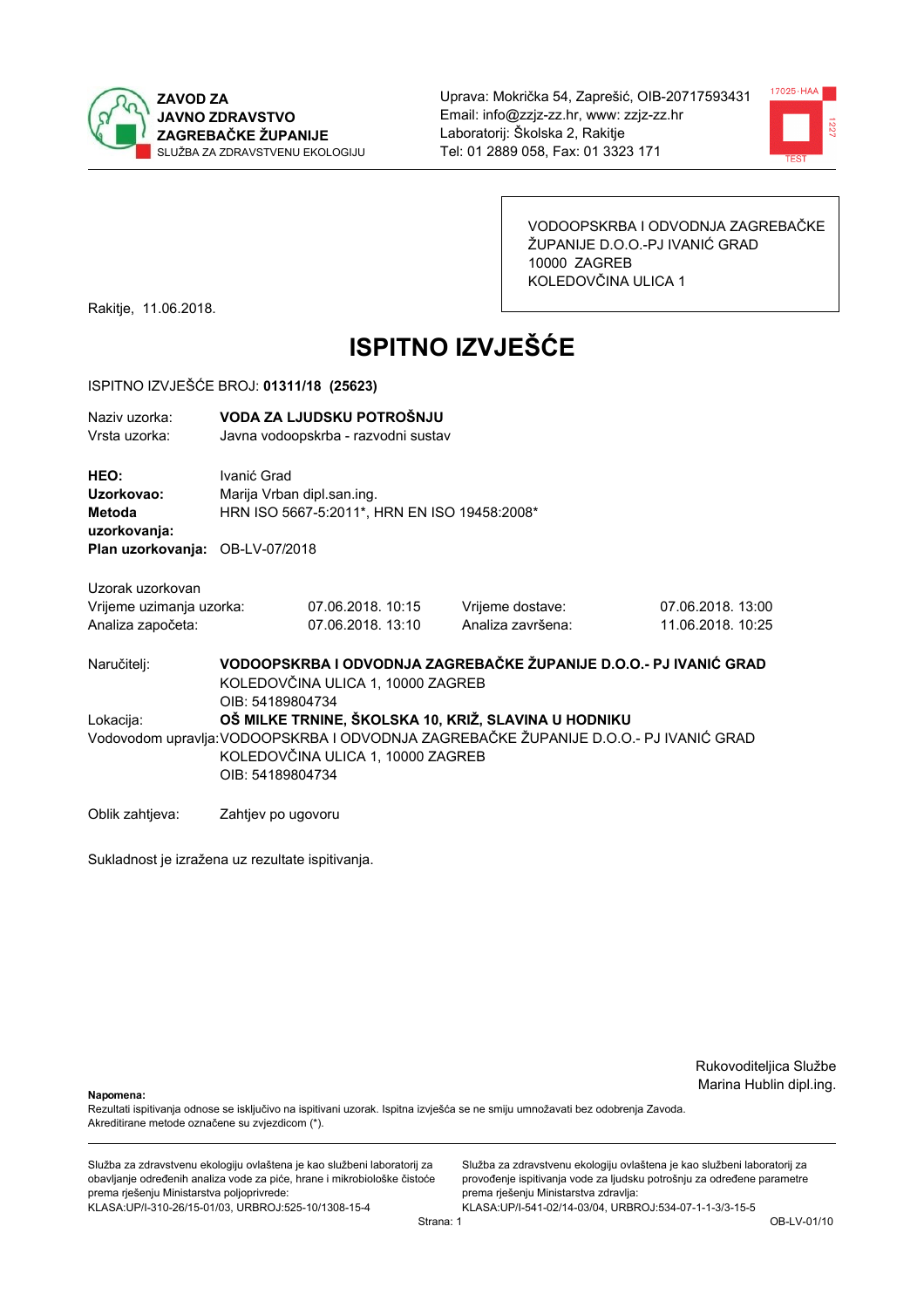### **REZULTATI ISPITIVANJA:**

Ispitno izviešće rezultat je elektroničke obrade podataka te je punovažeće bez žiga i potpisa

| Pokazatelj                | <b>Metoda</b>                           | <b>MJ</b>                   | <b>Rezultatt</b> | <b>MDK**</b> | <b>Sukladno</b> |
|---------------------------|-----------------------------------------|-----------------------------|------------------|--------------|-----------------|
| Temperatura               | Standard Methods 21st Ed.<br>2005.2550B | $^{\circ}$ C                | 18,6             | 25           | DA              |
| Slobodni rezidualni klor  | HRN EN ISO 7393-2:2001                  | $mg/L$ Cl <sub>2</sub>      | 0, 10            | 0,5          | <b>DA</b>       |
| Boja                      | HRN EN ISO 7887:2012                    | mg/L Pt/Co skale            | < 5              | 20           | DA              |
| Mutnoća                   | HRN EN ISO 7027-1:2016*                 | NTU jedinica                | 0,28             | 4            | DA              |
| <b>Miris</b>              | HRN EN 1622:2008                        |                             | DA               |              |                 |
| <b>Okus</b>               | HRN EN 1622:2008                        |                             |                  | DA           |                 |
| pH                        | HRN EN ISO 10523:2012*                  | pH jedinica                 | 7,6              | $6,5 - 9,5$  | <b>DA</b>       |
| Temp.pri određivanju pH   |                                         | $^{\circ}$ C                | 21,9             |              |                 |
| Elektrovodljivost         | HRN EN 27888:2008*                      | µScm <sup>-1</sup> pri 20°C | 416              | 2.500        | DA              |
| Utrošak KMnO <sub>4</sub> | HRN EN ISO 8467:2001                    | mg/L O <sub>2</sub>         | 0,8              | 5            | DA              |
| Kloridi                   | HRN EN ISO 10304-1:2009*                | mg/L CI                     | 9,2              | 250          | DA              |
| Nitriti                   | HRN EN ISO 10304-1:2009*                | mg/L (NO <sub>2</sub> )     | < 0,030          | 0,5          | <b>DA</b>       |
| Nitrati                   | HRN EN ISO 10304-1:2009*                | mg/L $(NO_{\alpha})$        | 6,6              | 50           | DA              |
| Amonij                    | HRN ISO 7150-1:1998*                    | mg/L (NH                    | < 0.05           | 0,5          | DA              |

trezultat izražen kao manje od (<) odnosi se na granicu kvantifikacije

\*\*maksimalno dozvoljena koncentracija

Prema ispitanim parametrima uzorak vode JE SUKLADAN zahtjevima članka 5. Zakona o vodi za ljudsku potrošnju (NN 56/2013, 64/2015, 104/2017) i priloga I Pravilnika o parametrima sukladnosti, metodama analize, monitoringu i planovima sigurnosti vode za ljudsku potrošnju te načinu vođenja registra pravnih osoba koje obavljaju djelatnost javne vodoopskrbe (NN 125/2017).

> Voditeljica Odsjeka Nikolina Ciban dipl.ing.

## Odsjek za mikrobiološka ispitivanja voda

#### **REZULTATI ISPITIVANJA:**

Ispitno izvješće rezultat je elektroničke obrade podataka te je punovažeće bez žiga i potpisa

| Pokazatelj                          | <b>Metoda</b>           | <b>MJ</b>   | <b>Rezultat</b> | MDK** | <b>Sukladno</b> |
|-------------------------------------|-------------------------|-------------|-----------------|-------|-----------------|
| Ukupni kolifomi                     | HRN EN ISO 9308-1:2014* | broj/100 mL |                 | 0     | DA              |
| Escherichia coli                    | HRN EN ISO 9308-1:2014* | broj/100 mL |                 | 0     | DA              |
| Enterokoki                          | HRN EN ISO 7899-2:2000* | broj/100 mL |                 | 0     | DA              |
| Pseudomonas aeruginosa              | HRN EN ISO 16266:2008*  | broj/100 mL | < 1             | 0     | DA              |
| Aerobne bakt -36 <sup>°</sup> C/48h | HRN EN ISO 6222:2000*   | broj/1 mL   |                 | 100   | DA              |
| Aerobne bakt -22°C/72h              | HRN EN ISO 6222:2000*   | broj/1 mL   |                 | 100   | DA              |

\*\*maksimalno dozvoljena koncentracija

Prema ispitanim parametrima uzorak vode JE SUKLADAN zahtjevima članka 5. Zakona o vodi za ljudsku potrošnju (NN 56/2013, 64/2015, 104/2017) i priloga I Pravilnika o parametrima sukladnosti, metodama analize, monitoringu i planovima sigurnosti vode za ljudsku potrošnju te načinu vođenja registra pravnih osoba koje obavljaju djelatnost javne vodoopskrbe (NN 125/2017).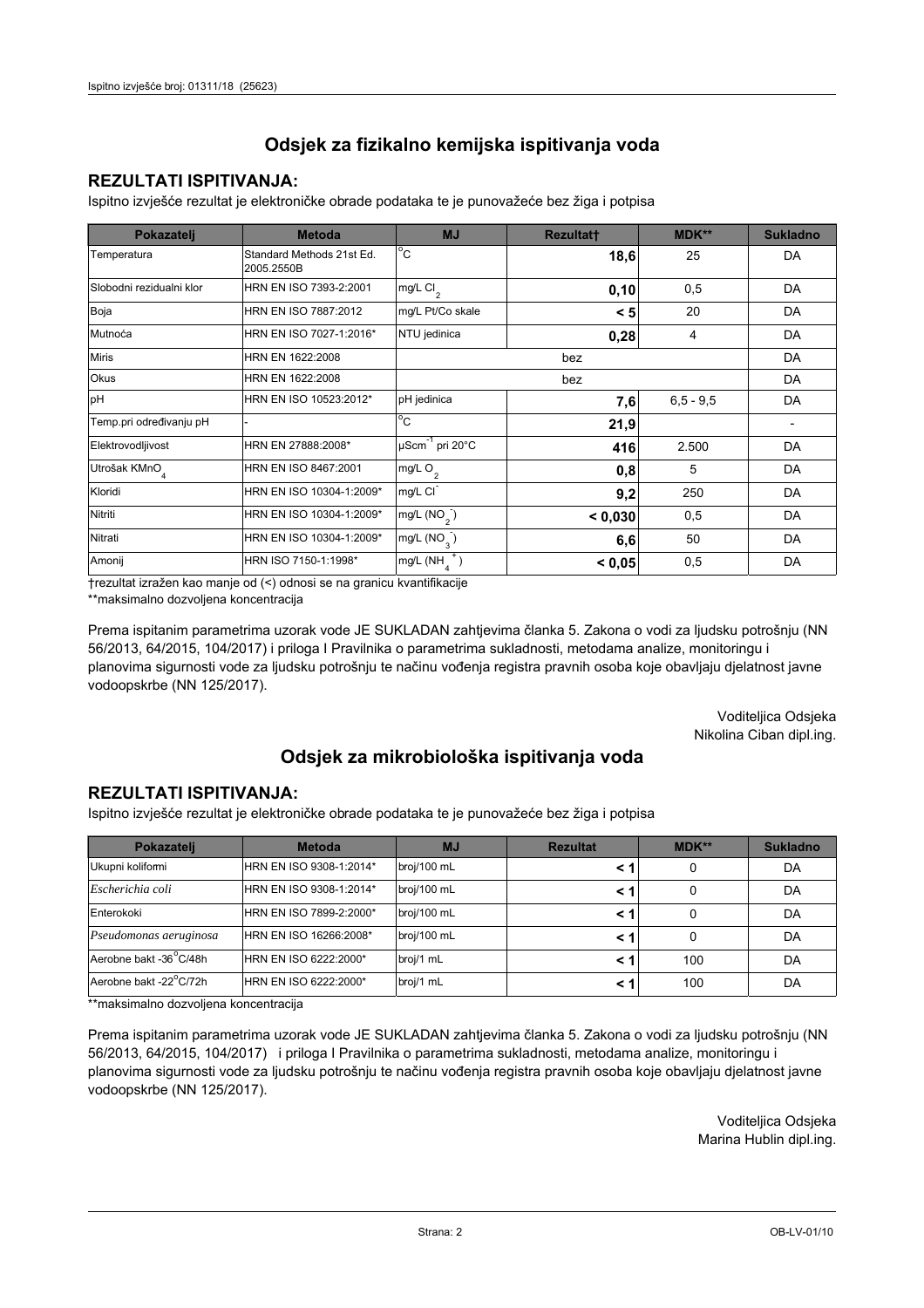



VODOOPSKRBA I ODVODNJA ZAGREBAČKE ŽUPANIJE D.O.O.-PJ IVANIĆ GRAD 10000 ZAGREB KOLEDOVČINA ULICA 1

Rakitje, 11.06.2018.

# **ISPITNO IZVJEŠĆE**

#### ISPITNO IZVJEŠĆE BROJ: 01310/18 (25622)

| Naziv uzorka:<br>Vrsta uzorka:                                    |                                                                                                                                                                                                                        | VODA ZA LJUDSKU POTROŠNJU<br>Javna vodoopskrba - razvodni sustav |                                                                   |                                        |  |
|-------------------------------------------------------------------|------------------------------------------------------------------------------------------------------------------------------------------------------------------------------------------------------------------------|------------------------------------------------------------------|-------------------------------------------------------------------|----------------------------------------|--|
| HEO:<br>Uzorkovao:<br>Metoda<br>uzorkovanja:<br>Plan uzorkovanja: | Ivanić Grad<br>Marija Vrban dipl.san.ing.<br>OB-LV-07/2018                                                                                                                                                             | HRN ISO 5667-5:2011*, HRN EN ISO 19458:2008*                     |                                                                   |                                        |  |
|                                                                   |                                                                                                                                                                                                                        |                                                                  |                                                                   |                                        |  |
| Uzorak uzorkovan<br>Vrijeme uzimanja uzorka:<br>Analiza započeta: |                                                                                                                                                                                                                        | 07.06.2018. 10:00<br>07.06.2018. 13:09                           | Vrijeme dostave:<br>Analiza završena:                             | 07.06.2018. 13:00<br>11.06.2018. 10:24 |  |
| Naručitelj:                                                       | OIB: 54189804734                                                                                                                                                                                                       | KOLEDOVČINA ULICA 1, 10000 ZAGREB                                | VODOOPSKRBA I ODVODNJA ZAGREBAČKE ŽUPANIJE D.O.O.- PJ IVANIĆ GRAD |                                        |  |
| Lokacija:                                                         | OŠ JOSIPA BADALIĆA, ZAGREBAČKA 11, IVANIČKO GRABERJE, SLAVINA U WC-U<br>Vodovodom upravlja: VODOOPSKRBA I ODVODNJA ZAGREBAČKE ŽUPANIJE D.O.O.- PJ IVANIĆ GRAD<br>KOLEDOVČINA ULICA 1, 10000 ZAGREB<br>OIB: 54189804734 |                                                                  |                                                                   |                                        |  |
| Oblik zahtjeva:                                                   | Zahtjev po ugovoru                                                                                                                                                                                                     |                                                                  |                                                                   |                                        |  |

Sukladnost je izražena uz rezultate ispitivanja.

Rukovoditeljica Službe Marina Hublin dipl.ing.

Napomena:

Rezultati ispitivanja odnose se isključivo na ispitivani uzorak. Ispitna izvješća se ne smiju umnožavati bez odobrenja Zavoda. Akreditirane metode označene su zvjezdicom (\*).

Služba za zdravstvenu ekologiju ovlaštena je kao službeni laboratorij za obavljanje određenih analiza vode za piće, hrane i mikrobiološke čistoće prema rješenju Ministarstva poljoprivrede: KLASA.UP/I-310-26/15-01/03, URBROJ:525-10/1308-15-4

Služba za zdravstvenu ekologiju ovlaštena je kao službeni laboratorij za provođenje ispitivanja vode za ljudsku potrošnju za određene parametre prema rješenju Ministarstva zdravlja: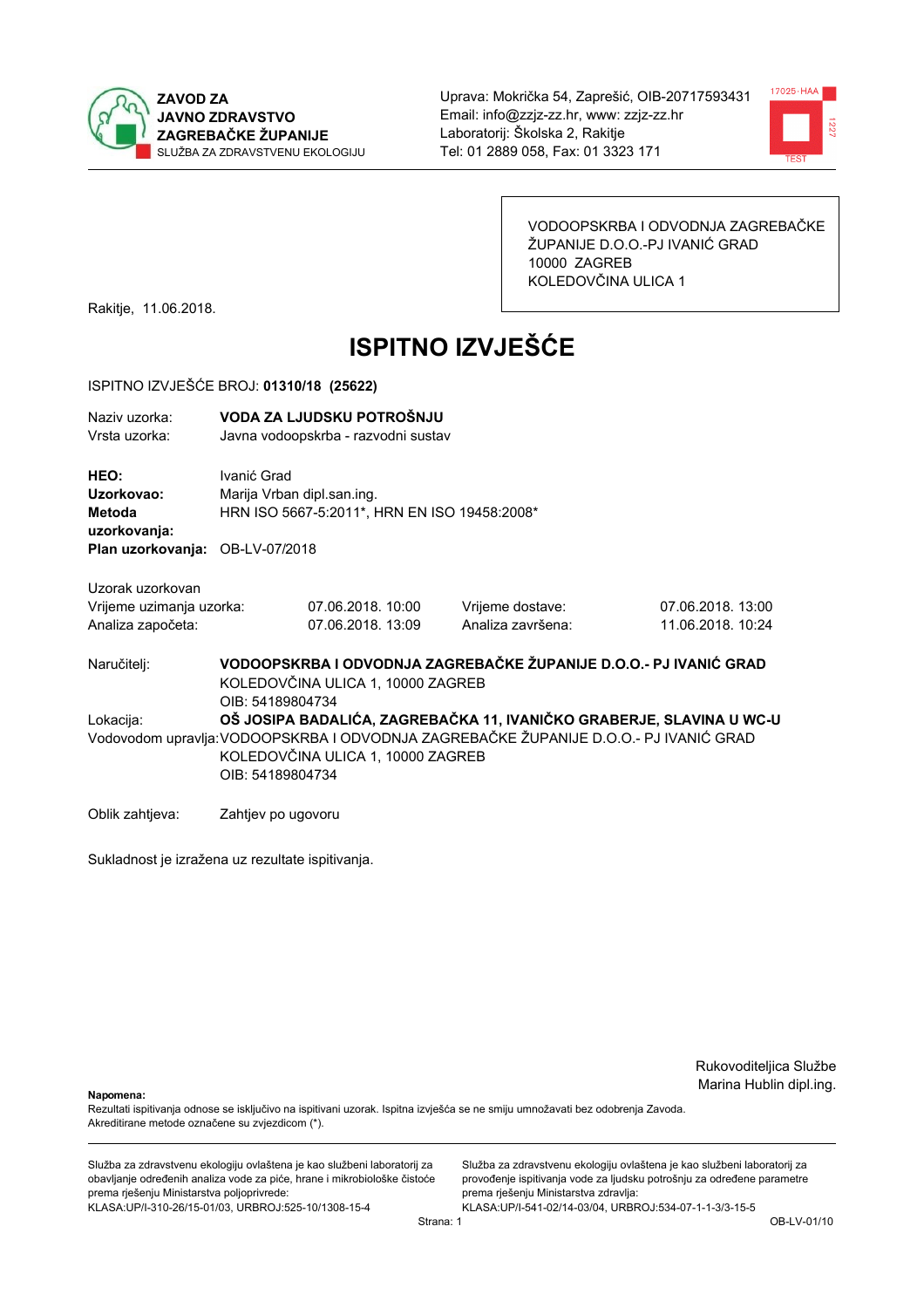### **REZULTATI ISPITIVANJA:**

Ispitno izviešće rezultat je elektroničke obrade podataka te je punovažeće bez žiga i potpisa

| Pokazatelj                | <b>Metoda</b>                           | <b>MJ</b>                   | Rezultatt | <b>MDK**</b>  | <b>Sukladno</b> |
|---------------------------|-----------------------------------------|-----------------------------|-----------|---------------|-----------------|
| Temperatura               | Standard Methods 21st Ed.<br>2005.2550B | $^{\circ}$ C                | 18        | 25            | DA              |
| Slobodni rezidualni klor  | HRN EN ISO 7393-2:2001                  | $mg/L$ Cl <sub>2</sub>      | 0,10      | 0,5           | DA              |
| Boja                      | HRN EN ISO 7887:2012                    | mg/L Pt/Co skale            | < 5       | 20            | DA              |
| Mutnoća                   | HRN EN ISO 7027-1:2016*                 | NTU jedinica                | 0,22      | 4             | DA              |
| <b>Miris</b>              | HRN EN 1622:2008                        |                             |           | DA            |                 |
| Okus                      | HRN EN 1622:2008                        | bez                         |           |               | DA              |
| pH                        | HRN EN ISO 10523:2012*                  | pH jedinica                 | 7,5       | $6, 5 - 9, 5$ | DA              |
| Temp.pri određivanju pH   |                                         | $^{\circ}$ C                | 21,6      |               |                 |
| Elektrovodljivost         | HRN EN 27888:2008*                      | µScm <sup>-1</sup> pri 20°C | 415       | 2.500         | DA              |
| Utrošak KMnO <sub>4</sub> | HRN EN ISO 8467:2001                    | mg/L O <sub>2</sub>         | 1,6       | 5             | DA              |
| Kloridi                   | HRN EN ISO 10304-1:2009*                | mg/L CI                     | 9,2       | 250           | DA              |
| Nitriti                   | HRN EN ISO 10304-1:2009*                | mg/L $(NO2)$                | < 0,030   | 0,5           | DA              |
| Nitrati                   | HRN EN ISO 10304-1:2009*                | mg/L $(NO_{\alpha})$        | 6,8       | 50            | DA              |
| Amonij                    | HRN ISO 7150-1:1998*                    | mg/L (NH                    | < 0.05    | 0,5           | DA              |

trezultat izražen kao manje od (<) odnosi se na granicu kvantifikacije

\*\*maksimalno dozvoljena koncentracija

Prema ispitanim parametrima uzorak vode JE SUKLADAN zahtjevima članka 5. Zakona o vodi za ljudsku potrošnju (NN 56/2013, 64/2015, 104/2017) i priloga I Pravilnika o parametrima sukladnosti, metodama analize, monitoringu i planovima sigurnosti vode za ljudsku potrošnju te načinu vođenja registra pravnih osoba koje obavljaju djelatnost javne vodoopskrbe (NN 125/2017).

> Voditeljica Odsjeka Nikolina Ciban dipl.ing.

## Odsjek za mikrobiološka ispitivanja voda

#### **REZULTATI ISPITIVANJA:**

Ispitno izvješće rezultat je elektroničke obrade podataka te je punovažeće bez žiga i potpisa

| Pokazatelj                          | <b>Metoda</b>           | <b>MJ</b>   | <b>Rezultat</b> | MDK** | <b>Sukladno</b> |
|-------------------------------------|-------------------------|-------------|-----------------|-------|-----------------|
| Ukupni kolifomi                     | HRN EN ISO 9308-1:2014* | broj/100 mL |                 | 0     | DA              |
| Escherichia coli                    | HRN EN ISO 9308-1:2014* | broj/100 mL |                 | 0     | DA              |
| Enterokoki                          | HRN EN ISO 7899-2:2000* | broj/100 mL |                 | 0     | DA              |
| Pseudomonas aeruginosa              | HRN EN ISO 16266:2008*  | broj/100 mL | < 1             | 0     | DA              |
| Aerobne bakt -36 <sup>°</sup> C/48h | HRN EN ISO 6222:2000*   | broj/1 mL   |                 | 100   | DA              |
| Aerobne bakt -22°C/72h              | HRN EN ISO 6222:2000*   | broj/1 mL   |                 | 100   | DA              |

\*\*maksimalno dozvoljena koncentracija

Prema ispitanim parametrima uzorak vode JE SUKLADAN zahtjevima članka 5. Zakona o vodi za ljudsku potrošnju (NN 56/2013, 64/2015, 104/2017) i priloga I Pravilnika o parametrima sukladnosti, metodama analize, monitoringu i planovima sigurnosti vode za ljudsku potrošnju te načinu vođenja registra pravnih osoba koje obavljaju djelatnost javne vodoopskrbe (NN 125/2017).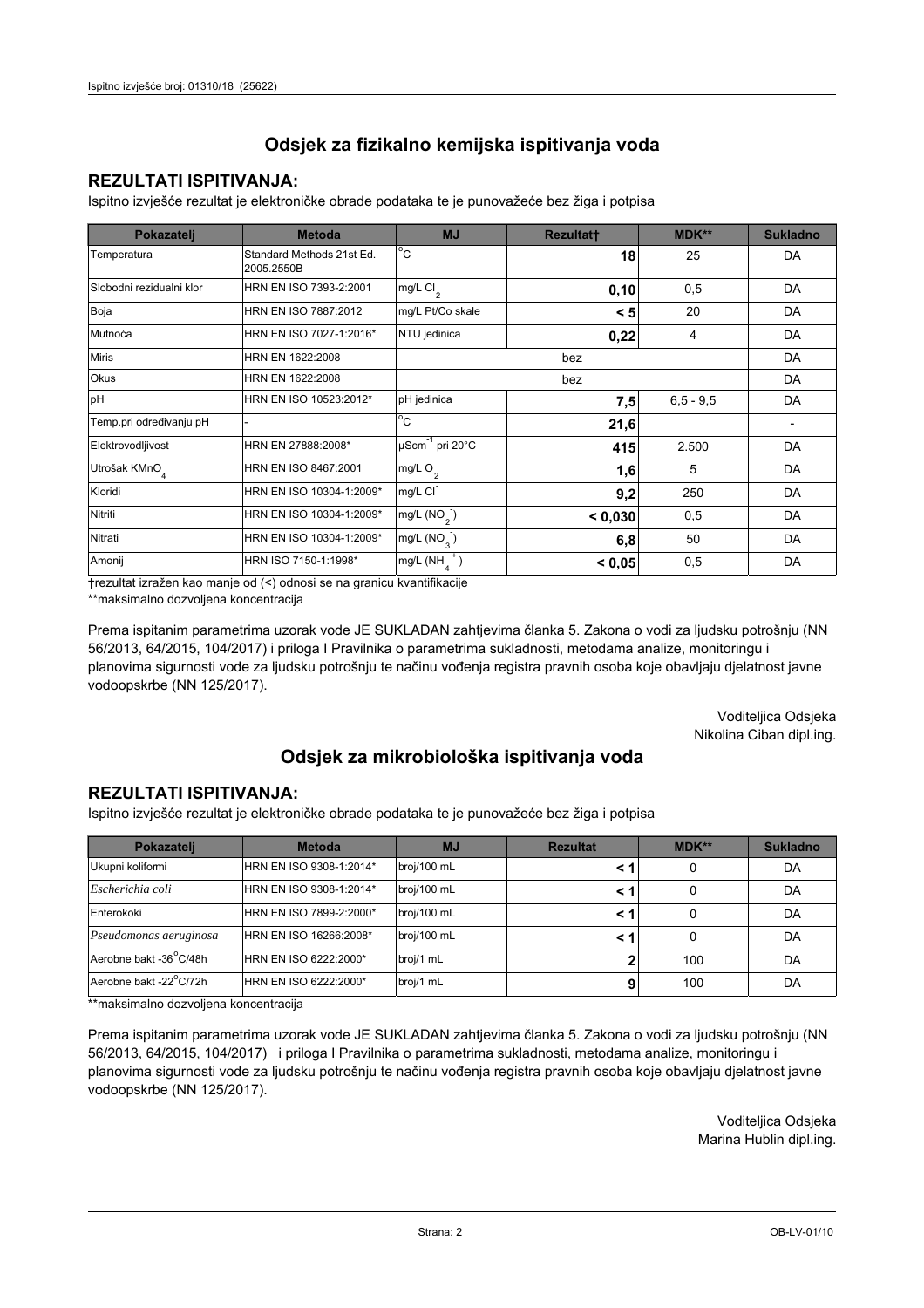



VODOOPSKRBA I ODVODNJA ZAGREBAČKE ŽUPANIJE D.O.O.-PJ IVANIĆ GRAD 10000 ZAGREB KOLEDOVČINA ULICA 1

Rakitje, 11.06.2018.

# **ISPITNO IZVJEŠĆE**

#### ISPITNO IZVJEŠĆE BROJ: 01309/18 (25621)

| Naziv uzorka:<br>Vrsta uzorka:                                                  | VODA ZA LJUDSKU POTROŠNJU-B ANALIZA<br>Javna vodoopskrba - razvodni sustav |                                                                            |  |                   |                                                                                       |
|---------------------------------------------------------------------------------|----------------------------------------------------------------------------|----------------------------------------------------------------------------|--|-------------------|---------------------------------------------------------------------------------------|
| HEO:<br>Uzorkovao:<br>Metoda<br>uzorkovanja:<br>Plan uzorkovanja: OB-LV-07/2018 | Ivanić Grad                                                                | Marija Vrban dipl.san.ing.<br>HRN ISO 5667-5:2011*, HRN EN ISO 19458:2008* |  |                   |                                                                                       |
|                                                                                 |                                                                            |                                                                            |  |                   |                                                                                       |
| Uzorak uzorkovan                                                                |                                                                            |                                                                            |  |                   |                                                                                       |
| Vrijeme uzimanja uzorka:                                                        |                                                                            | 07.06.2018.09:40                                                           |  | Vrijeme dostave:  | 07.06.2018.13:00                                                                      |
| Analiza započeta:                                                               |                                                                            | 07.06.2018. 13:09                                                          |  | Analiza završena: | 11.06.2018. 10:23                                                                     |
| Naručitelj:                                                                     | KOLEDOVČINA ULICA 1, 10000 ZAGREB<br>OIB: 54189804734                      |                                                                            |  |                   | VODOOPSKRBA I ODVODNJA ZAGREBAČKE ŽUPANIJE D.O.O.- PJ IVANIĆ GRAD                     |
| Lokacija:                                                                       | <b>POSTROJENJU</b>                                                         |                                                                            |  |                   | VODOVODNI ODVOJAK, REZERVOAR VODE SOBOČANI, KLOŠTAR IVANIĆ, SLAVINA U                 |
|                                                                                 | KOLEDOVČINA ULICA 1, 10000 ZAGREB<br>OIB: 54189804734                      |                                                                            |  |                   | Vodovodom upravlja: VODOOPSKRBA I ODVODNJA ZAGREBAČKE ŽUPANIJE D.O.O.- PJ IVANIĆ GRAD |
| Oblik zahtjeva:                                                                 | Zahtjev po ugovoru                                                         |                                                                            |  |                   |                                                                                       |

Sukladnost je izražena uz rezultate ispitivanja.

Rukovoditeljica Službe Marina Hublin dipl.ing.

Napomena:

Rezultati ispitivanja odnose se isključivo na ispitivani uzorak. Ispitna izvješća se ne smiju umnožavati bez odobrenja Zavoda. Akreditirane metode označene su zvjezdicom (\*).

Služba za zdravstvenu ekologiju ovlaštena je kao službeni laboratorij za obavljanje određenih analiza vode za piće, hrane i mikrobiološke čistoće prema rješenju Ministarstva poljoprivrede: KLASA.UP/I-310-26/15-01/03, URBROJ:525-10/1308-15-4

Služba za zdravstvenu ekologiju ovlaštena je kao službeni laboratorij za provođenje ispitivanja vode za ljudsku potrošnju za određene parametre prema rješenju Ministarstva zdravlja: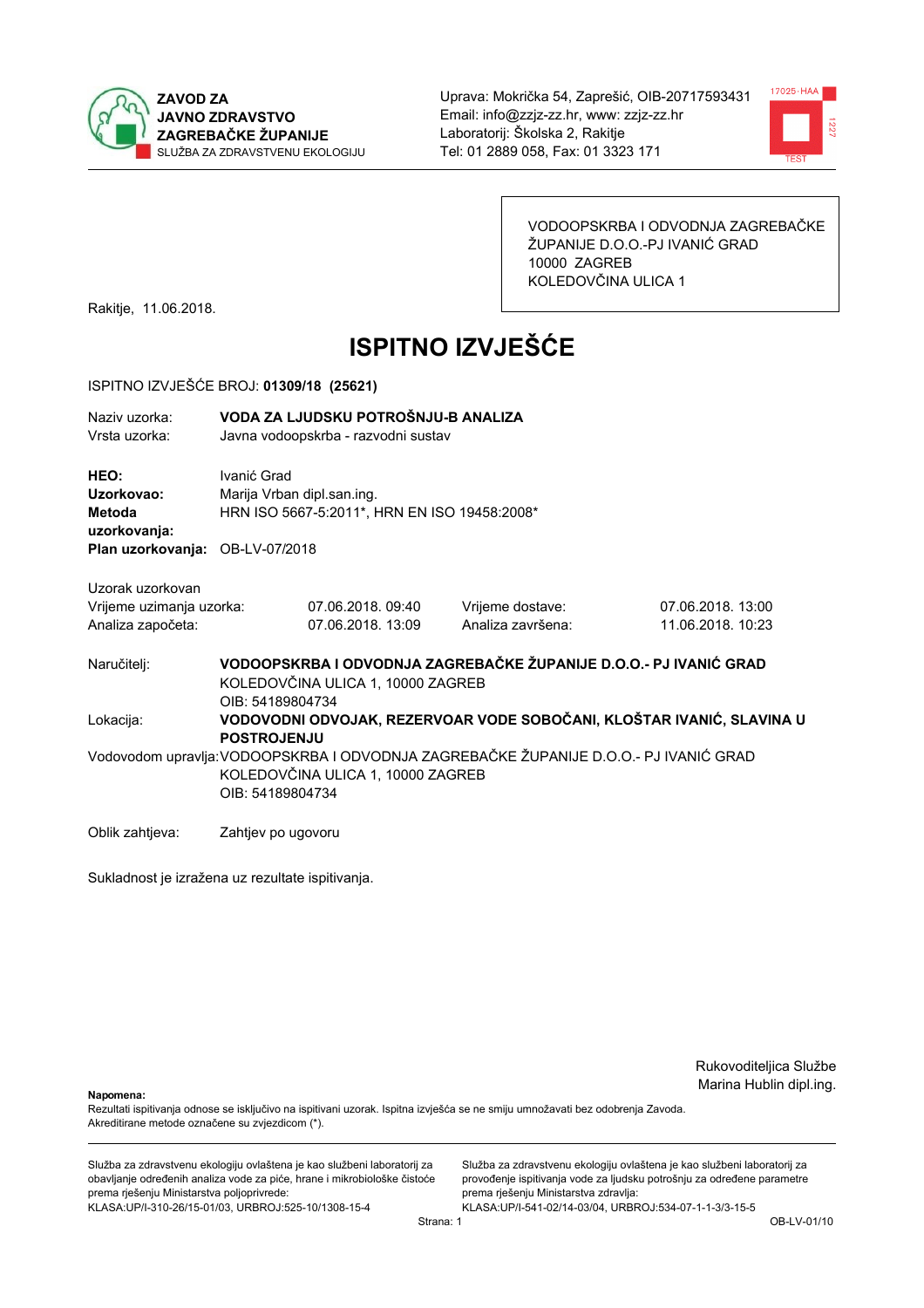### **REZULTATI ISPITIVANJA:**

Ispitno izviešće rezultat je elektroničke obrade podataka te je punovažeće bez žiga i potpisa

| Pokazatelj               | <b>Metoda</b>                           | <b>MJ</b>                  | <b>Rezultatt</b> | <b>MDK**</b>  | <b>Sukladno</b>          |
|--------------------------|-----------------------------------------|----------------------------|------------------|---------------|--------------------------|
| Temperatura              | Standard Methods 21st Ed.<br>2005.2550B | $^{\circ}$ C               | 15,2             | 25            | DA                       |
| Slobodni rezidualni klor | HRN EN ISO 7393-2:2001                  | $mg/L$ Cl <sub>2</sub>     | 0,20             | 0,5           | DA                       |
| Boja                     | HRN EN ISO 7887:2012                    | mg/L Pt/Co skale           | < 5              | 20            | DA                       |
| Mutnoća                  | HRN EN ISO 7027-1:2016*                 | NTU jedinica               | 0,40             | 4             | DA                       |
| <b>Miris</b>             | HRN EN 1622:2008                        |                            | bez              |               | DA                       |
| Okus                     | HRN EN 1622:2008                        |                            |                  | DA            |                          |
| pH                       | HRN EN ISO 10523:2012*                  | pH jedinica                | 7,5              | $6, 5 - 9, 5$ | DA                       |
| Temp.pri određivanju pH  |                                         | $^{\circ}$ C               | 22,8             |               | $\overline{\phantom{a}}$ |
| Elektrovodljivost        | HRN EN 27888:2008*                      | $\mu$ Scm $^{-1}$ pri 20°C | 411              | 2.500         | DA                       |
| Utrošak KMnO             | HRN EN ISO 8467:2001                    | mg/L $O2$                  | 0,7              | 5             | DA                       |
| Kloridi                  | HRN EN ISO 10304-1:2009*                | mg/L CI                    | 9,1              | 250           | DA                       |
| Nitriti                  | HRN EN ISO 10304-1:2009*                | mg/L $(NO2)$               | < 0,030          | 0,5           | DA                       |
| Nitrati                  | HRN EN ISO 10304-1:2009*                | mg/L $(NO_{3})$            | 6,9              | 50            | DA                       |
| Amonij                   | HRN ISO 7150-1:1998*                    | $mg/L(NH_4^+)$             | < 0,05           | 0,5           | DA                       |
| Mangan (Mn)              | Hach LCW 532                            | µg/L                       | < 5              | 50            | DA                       |

trezultat izražen kao manje od (<) odnosi se na granicu kvantifikacije

\*\*maksimalno dozvoljena koncentracija

Prema ispitanim parametrima uzorak vode JE SUKLADAN zahtjevima članka 5. Zakona o vodi za ljudsku potrošnju (NN 56/2013, 64/2015, 104/2017) i priloga I Pravilnika o parametrima sukladnosti, metodama analize, monitoringu i planovima sigurnosti vode za ljudsku potrošnju te načinu vođenja registra pravnih osoba koje obavljaju djelatnost javne vodoopskrbe (NN 125/2017).

> Voditeljica Odsjeka Nikolina Ciban dipl.ing.

## Odsjek za mikrobiološka ispitivanja voda

#### **REZULTATI ISPITIVANJA:**

Ispitno izvješće rezultat je elektroničke obrade podataka te je punovažeće bez žiga i potpisa

| Pokazatelj                          | <b>Metoda</b>           | <b>MJ</b>   | <b>Rezultat</b> | MDK** | <b>Sukladno</b> |
|-------------------------------------|-------------------------|-------------|-----------------|-------|-----------------|
| Ukupni kolifomi                     | HRN EN ISO 9308-1:2014* | broj/100 mL |                 |       | DA              |
| Escherichia coli                    | HRN EN ISO 9308-1:2014* | broj/100 mL |                 |       | DA              |
| Enterokoki                          | HRN EN ISO 7899-2:2000* | broj/100 mL |                 |       | DA              |
| Pseudomonas aeruginosa              | HRN EN ISO 16266:2008*  | broj/100 mL |                 |       | DA              |
| Aerobne bakt -36 <sup>°</sup> C/48h | HRN EN ISO 6222:2000*   | broj/1 mL   |                 | 100   | DA              |
| Aerobne bakt -22°C/72h              | HRN EN ISO 6222:2000*   | broj/1 mL   | 3               | 100   | DA              |

\*\*maksimalno dozvoljena koncentracija

Prema ispitanim parametrima uzorak vode JE SUKLADAN zahtjevima članka 5. Zakona o vodi za ljudsku potrošnju (NN 56/2013, 64/2015, 104/2017) i priloga I Pravilnika o parametrima sukladnosti, metodama analize, monitoringu i planovima sigurnosti vode za ljudsku potrošnju te načinu vođenja registra pravnih osoba koje obavljaju djelatnost javne vodoopskrbe (NN 125/2017).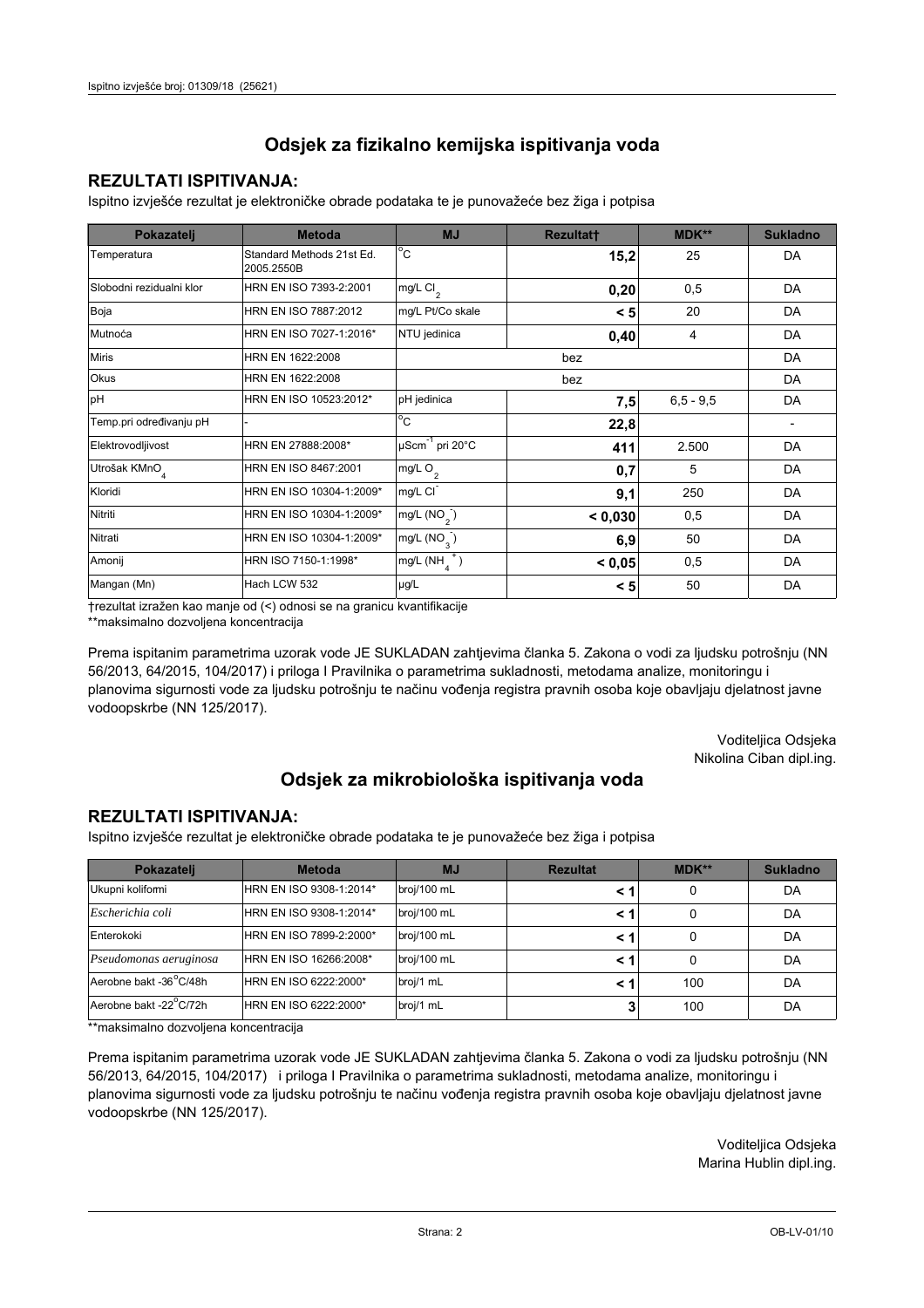



VODOOPSKRBA I ODVODNJA ZAGREBAČKE ŽUPANIJE D.O.O.-PJ IVANIĆ GRAD 10000 ZAGREB KOLEDOVČINA ULICA 1

Rakitje, 11.06.2018.

# **ISPITNO IZVJEŠĆE**

#### ISPITNO IZVJEŠĆE BROJ: 01308/18 (25620)

| Naziy uzorka:<br>Vrsta uzorka:                                                  | VODA ZA LJUDSKU POTROŠNJU<br>Javna vodoopskrba - razvodni sustav                                                                                                                                                 |                                       |                                       |                                       |
|---------------------------------------------------------------------------------|------------------------------------------------------------------------------------------------------------------------------------------------------------------------------------------------------------------|---------------------------------------|---------------------------------------|---------------------------------------|
| HEO:<br>Uzorkovao:<br>Metoda<br>uzorkovanja:<br>Plan uzorkovanja: OB-LV-07/2018 | Ivanić Grad<br>Marija Vrban dipl.san.ing.<br>HRN ISO 5667-5:2011*, HRN EN ISO 19458:2008*                                                                                                                        |                                       |                                       |                                       |
| Uzorak uzorkovan<br>Vrijeme uzimanja uzorka:<br>Analiza započeta:               |                                                                                                                                                                                                                  | 07.06.2018.09:30<br>07.06.2018. 13:07 | Vrijeme dostave:<br>Analiza završena: | 07.06.2018.13:00<br>11.06.2018. 10:23 |
| Naručitelj:                                                                     | VODOOPSKRBA I ODVODNJA ZAGREBAČKE ŽUPANIJE D.O.O.- PJ IVANIĆ GRAD<br>KOLEDOVČINA ULICA 1, 10000 ZAGREB<br>OIB: 54189804734                                                                                       |                                       |                                       |                                       |
| Lokacija:                                                                       | OŠ BRAĆE RADIĆA, ŠKOLSKA 20, KLOŠTAR IVANIĆ, SLAVINA U KUHINJI<br>Vodovodom upravlja: VODOOPSKRBA I ODVODNJA ZAGREBAČKE ŽUPANIJE D.O.O.- PJ IVANIĆ GRAD<br>KOLEDOVČINA ULICA 1, 10000 ZAGREB<br>OIB: 54189804734 |                                       |                                       |                                       |
| Oblik zahtjeva:                                                                 | Zahtjev po ugovoru                                                                                                                                                                                               |                                       |                                       |                                       |

Sukladnost je izražena uz rezultate ispitivanja.

Rukovoditeljica Službe Marina Hublin dipl.ing.

Napomena:

Rezultati ispitivanja odnose se isključivo na ispitivani uzorak. Ispitna izvješća se ne smiju umnožavati bez odobrenja Zavoda. Akreditirane metode označene su zvjezdicom (\*).

Služba za zdravstvenu ekologiju ovlaštena je kao službeni laboratorij za obavljanje određenih analiza vode za piće, hrane i mikrobiološke čistoće prema rješenju Ministarstva poljoprivrede: KLASA.UP/I-310-26/15-01/03, URBROJ:525-10/1308-15-4

Služba za zdravstvenu ekologiju ovlaštena je kao službeni laboratorij za provođenje ispitivanja vode za ljudsku potrošnju za određene parametre prema rješenju Ministarstva zdravlja: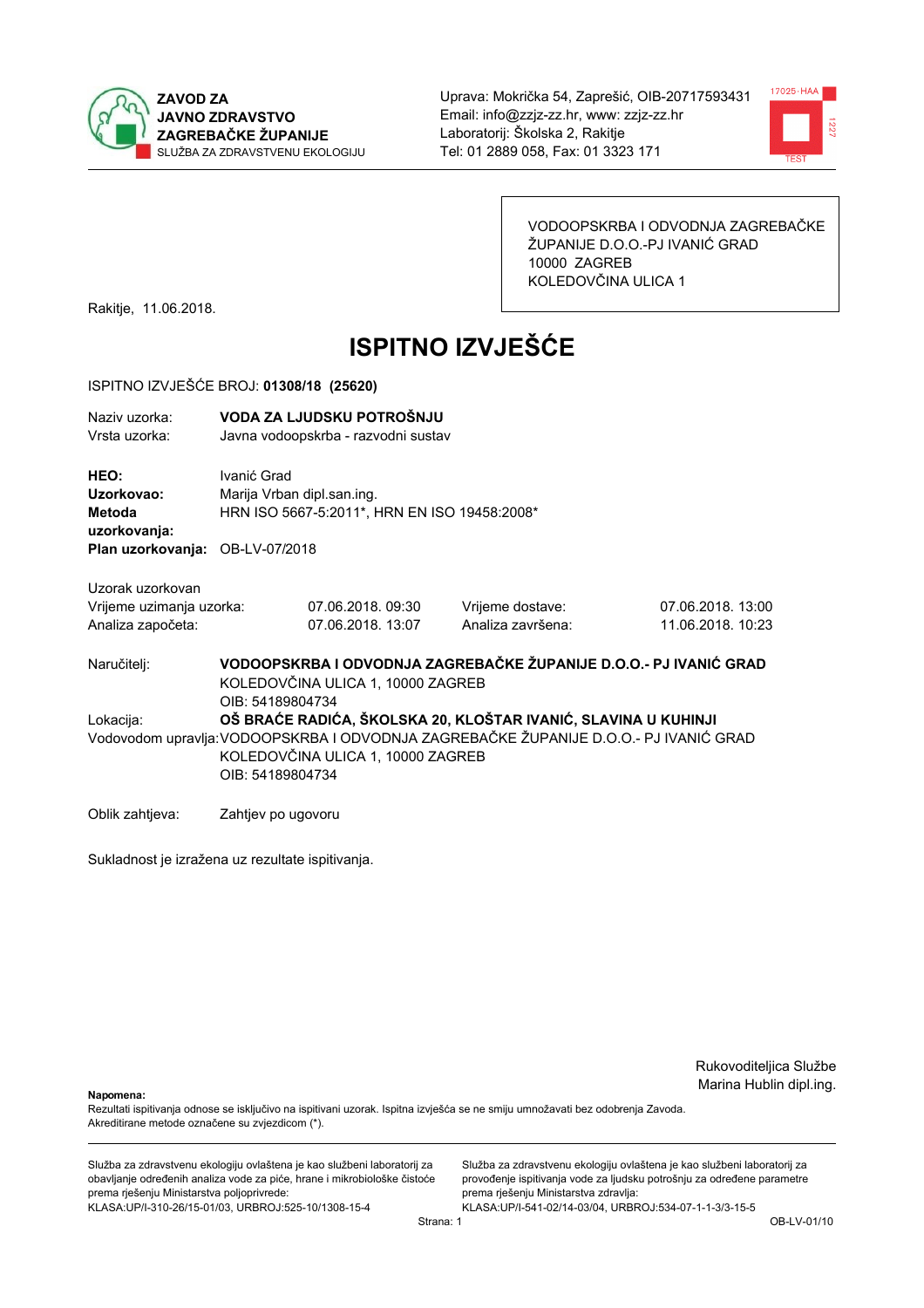### **REZULTATI ISPITIVANJA:**

Ispitno izviešće rezultat je elektroničke obrade podataka te je punovažeće bez žiga i potpisa

| Pokazatelj                | <b>Metoda</b>                           | <b>MJ</b>                   | <b>Rezultatt</b> | <b>MDK**</b> | <b>Sukladno</b> |
|---------------------------|-----------------------------------------|-----------------------------|------------------|--------------|-----------------|
| Temperatura               | Standard Methods 21st Ed.<br>2005.2550B | $^{\circ}$ C                | 17               | 25           | DA              |
| Slobodni rezidualni klor  | HRN EN ISO 7393-2:2001                  | $mg/L$ Cl <sub>2</sub>      | 0,17             | 0,5          | DA              |
| Boja                      | HRN EN ISO 7887:2012                    | mg/L Pt/Co skale            | < 5              | 20           | DA              |
| Mutnoća                   | HRN EN ISO 7027-1:2016*                 | NTU jedinica                | 0,21             | 4            | DA              |
| <b>Miris</b>              | HRN EN 1622:2008                        |                             | DA               |              |                 |
| <b>Okus</b>               | HRN EN 1622:2008                        |                             |                  | DA           |                 |
| pH                        | HRN EN ISO 10523:2012*                  | pH jedinica                 | 7,5              | $6.5 - 9.5$  | DA              |
| Temp.pri određivanju pH   |                                         | $^{\circ}$ C                | 22,7             |              |                 |
| Elektrovodljivost         | HRN EN 27888:2008*                      | µScm <sup>-1</sup> pri 20°C | 422              | 2.500        | DA              |
| Utrošak KMnO <sub>4</sub> | HRN EN ISO 8467:2001                    | mg/L O <sub>2</sub>         | 0,7              | 5            | DA              |
| Kloridi                   | HRN EN ISO 10304-1:2009*                | mg/L CI                     | 9,1              | 250          | DA              |
| Nitriti                   | HRN EN ISO 10304-1:2009*                | mg/L (NO <sub>2</sub> )     | < 0,030          | 0,5          | DA              |
| Nitrati                   | HRN EN ISO 10304-1:2009*                | mg/L $(NO_{\alpha})$        | 6,8              | 50           | DA              |
| Amonij                    | HRN ISO 7150-1:1998*                    | mg/L (NH                    | < 0.05           | 0,5          | DA              |

trezultat izražen kao manje od (<) odnosi se na granicu kvantifikacije

\*\*maksimalno dozvoljena koncentracija

Prema ispitanim parametrima uzorak vode JE SUKLADAN zahtjevima članka 5. Zakona o vodi za ljudsku potrošnju (NN 56/2013, 64/2015, 104/2017) i priloga I Pravilnika o parametrima sukladnosti, metodama analize, monitoringu i planovima sigurnosti vode za ljudsku potrošnju te načinu vođenja registra pravnih osoba koje obavljaju djelatnost javne vodoopskrbe (NN 125/2017).

> Voditeljica Odsjeka Nikolina Ciban dipl.ing.

## Odsjek za mikrobiološka ispitivanja voda

#### **REZULTATI ISPITIVANJA:**

Ispitno izvješće rezultat je elektroničke obrade podataka te je punovažeće bez žiga i potpisa

| Pokazatelj                          | <b>Metoda</b>           | <b>MJ</b>   | <b>Rezultat</b> | MDK** | <b>Sukladno</b> |
|-------------------------------------|-------------------------|-------------|-----------------|-------|-----------------|
| Ukupni kolifomi                     | HRN EN ISO 9308-1:2014* | broj/100 mL |                 | 0     | DA              |
| Escherichia coli                    | HRN EN ISO 9308-1:2014* | broj/100 mL | < 1             | 0     | DA              |
| Enterokoki                          | HRN EN ISO 7899-2:2000* | broj/100 mL | < '             | 0     | DA              |
| Pseudomonas aeruginosa              | HRN EN ISO 16266:2008*  | broj/100 mL | < 1             | 0     | DA              |
| Aerobne bakt -36 <sup>°</sup> C/48h | HRN EN ISO 6222:2000*   | broj/1 mL   | < '             | 100   | DA              |
| Aerobne bakt -22°C/72h              | HRN EN ISO 6222:2000*   | broj/1 mL   | < 1             | 100   | DA              |

\*\*maksimalno dozvoljena koncentracija

Prema ispitanim parametrima uzorak vode JE SUKLADAN zahtjevima članka 5. Zakona o vodi za ljudsku potrošnju (NN 56/2013, 64/2015, 104/2017) i priloga I Pravilnika o parametrima sukladnosti, metodama analize, monitoringu i planovima sigurnosti vode za ljudsku potrošnju te načinu vođenja registra pravnih osoba koje obavljaju djelatnost javne vodoopskrbe (NN 125/2017).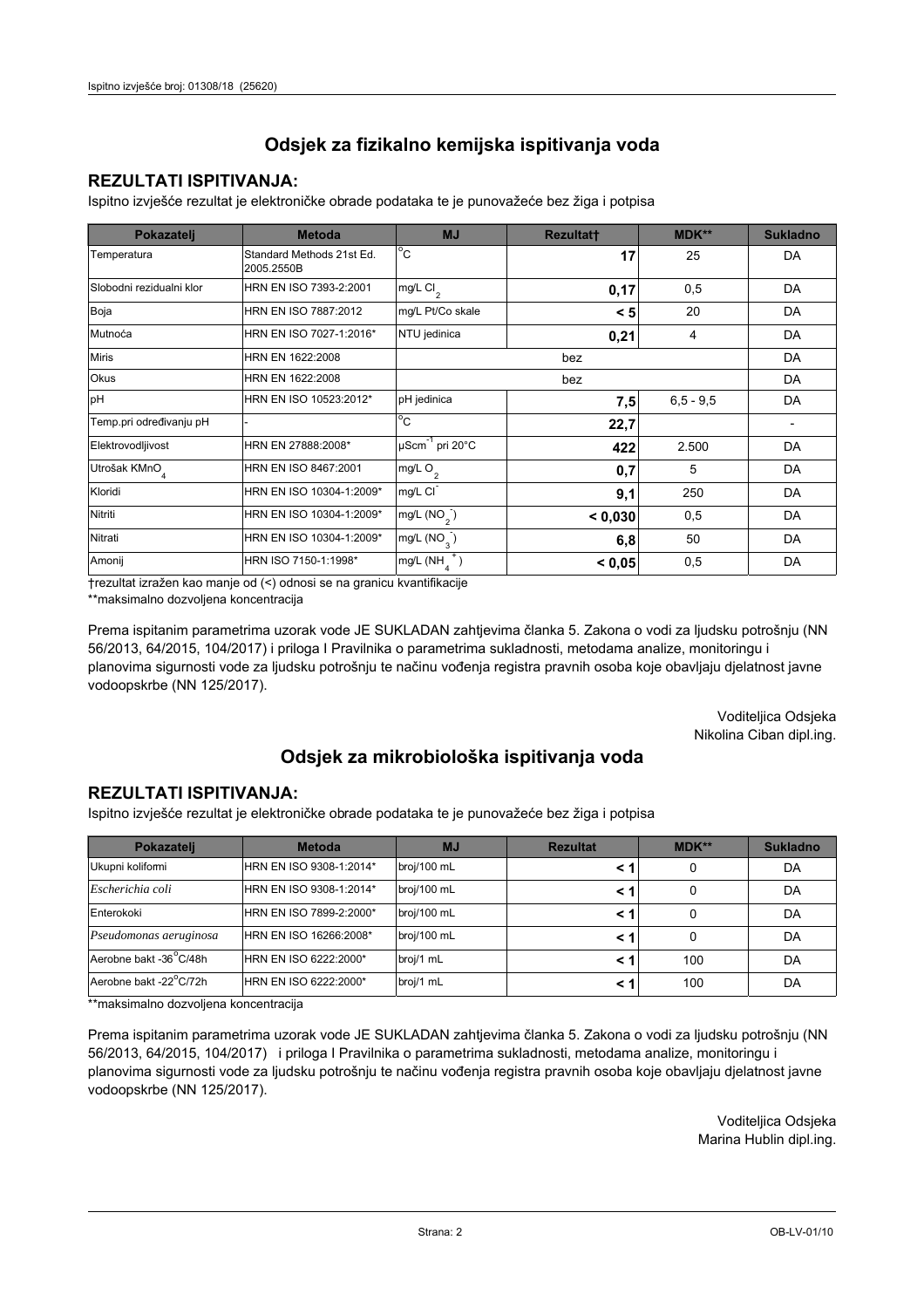



VODOOPSKRBA I ODVODNJA ZAGREBAČKE ŽUPANIJE D.O.O.-PJ IVANIĆ GRAD 10000 ZAGREB KOLEDOVČINA ULICA 1

Rakitje, 11.06.2018.

# **ISPITNO IZVJEŠĆE**

#### ISPITNO IZVJEŠĆE BROJ: 01307/18 (25619)

| Naziv uzorka: | VODA ZA LJUDSKU POTROŠNJU           |
|---------------|-------------------------------------|
| Vrsta uzorka: | Javna vodoopskrba - razvodni sustav |

HEO: Velika Gorica Uzorkovao: Marina Šekerija Metoda HRN ISO 5667-5:2011\*, HRN EN ISO 19458:2008\* uzorkovanja: Plan uzorkovanja: OB-LV-07/2018

Uzorak uzorkovan Vrijeme uzimanja uzorka:

07.06.2018.09:15 Analiza započeta: 07.06.2018. 13:06 Vrijeme dostave: Analiza završena: 07.06.2018.13:00 11.06.2018 10:22

VODOOPSKRBA I ODVODNJA ZAGREBAČKE ŽUPANIJE D.O.O.- PJ IVANIĆ GRAD Naručitelj: KOLEDOVČINA ULICA 1, 10000 ZAGREB OIB: 54189804734 Lokacija: DV PROLJEĆE, NAFTAPLINSKA BB. KLOŠTAR IVANIĆ, SLAVINA U KUHINJI Vodovodom upravlja: VODOOPSKRBA I ODVODNJA ZAGREBAČKE ŽUPANIJE D.O.O.- PJ IVANIĆ GRAD KOLEDOVČINA ULICA 1, 10000 ZAGREB OIB: 54189804734

Oblik zahtjeva: Zahtjev po ugovoru

Sukladnost je izražena uz rezultate ispitivanja.

Rukovoditeljica Službe Marina Hublin dipl.ing.

Nanomena:

Rezultati ispitivanja odnose se isključivo na ispitivani uzorak. Ispitna izvješća se ne smiju umnožavati bez odobrenja Zavoda. Akreditirane metode označene su zvjezdicom (\*).

Služba za zdravstvenu ekologiju ovlaštena je kao službeni laboratorij za obavljanje određenih analiza vode za piće, hrane i mikrobiološke čistoće prema rješenju Ministarstva poljoprivrede: KLASA.UP/I-310-26/15-01/03, URBROJ:525-10/1308-15-4

Služba za zdravstvenu ekologiju ovlaštena je kao službeni laboratorij za provođenje ispitivanja vode za ljudsku potrošnju za određene parametre prema rješenju Ministarstva zdravlja: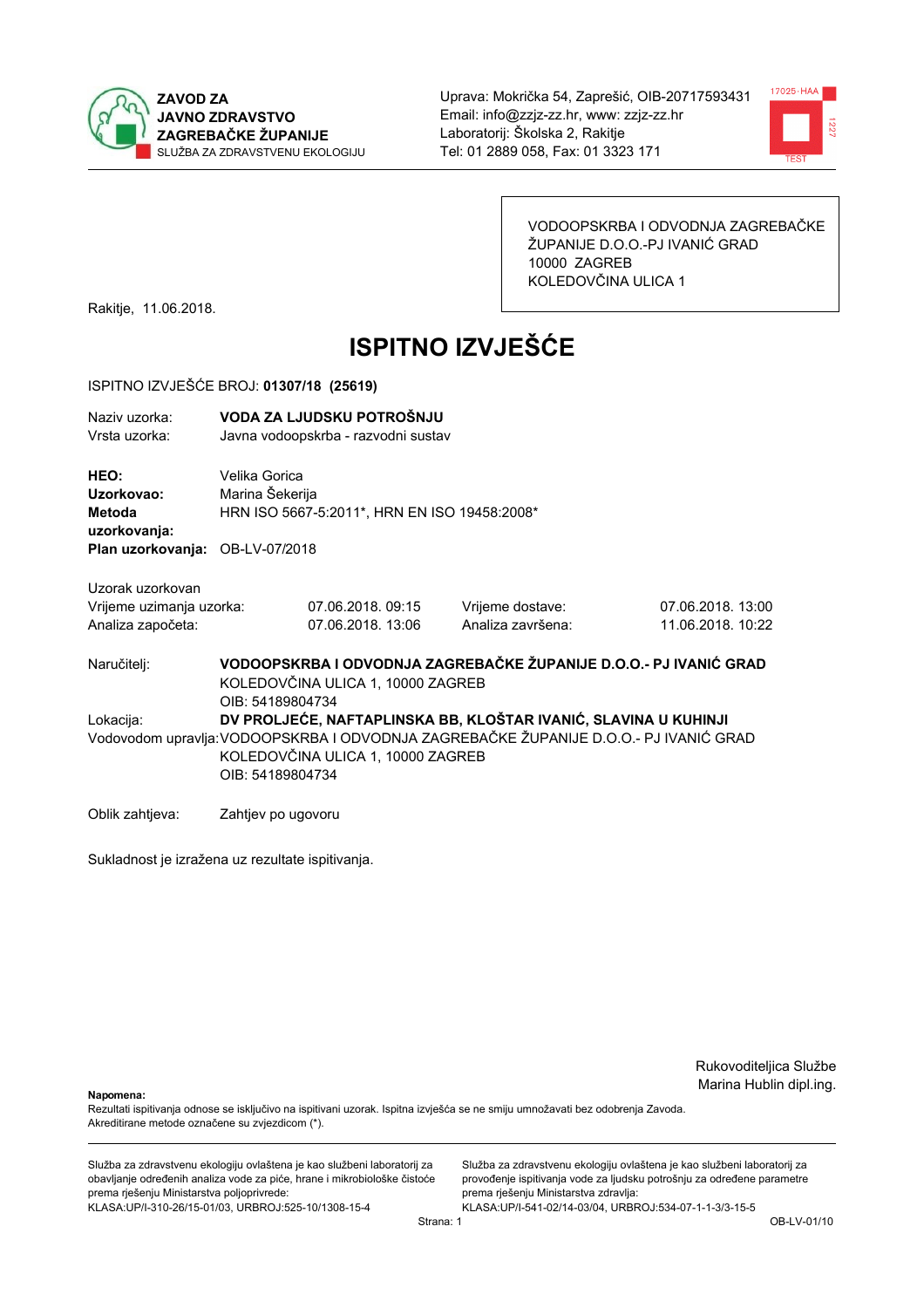### **REZULTATI ISPITIVANJA:**

Ispitno izviešće rezultat je elektroničke obrade podataka te je punovažeće bez žiga i potpisa

| Pokazatelj                | <b>Metoda</b>                           | <b>MJ</b>                   | <b>Rezultatt</b> | <b>MDK**</b> | <b>Sukladno</b> |
|---------------------------|-----------------------------------------|-----------------------------|------------------|--------------|-----------------|
| Temperatura               | Standard Methods 21st Ed.<br>2005.2550B | $^{\circ}$ C                | 18               | 25           | DA              |
| Slobodni rezidualni klor  | HRN EN ISO 7393-2:2001                  | mg/L Cl <sub>2</sub>        | 0,15             | 0,5          | DA              |
| Boja                      | HRN EN ISO 7887:2012                    | mg/L Pt/Co skale            | < 5              | 20           | DA              |
| Mutnoća                   | HRN EN ISO 7027-1:2016*                 | NTU jedinica                | 0,35             | 4            | DA              |
| <b>Miris</b>              | HRN EN 1622:2008                        |                             | DA               |              |                 |
| <b>Okus</b>               | HRN EN 1622:2008                        |                             |                  | DA           |                 |
| pH                        | HRN EN ISO 10523:2012*                  | pH jedinica                 | 7,5              | $6.5 - 9.5$  | DA              |
| Temp.pri određivanju pH   |                                         | $^{\circ}$ C                | 20,8             |              |                 |
| Elektrovodljivost         | HRN EN 27888:2008*                      | µScm <sup>-1</sup> pri 20°C | 423              | 2.500        | DA              |
| Utrošak KMnO <sub>4</sub> | HRN EN ISO 8467:2001                    | mg/L O <sub>2</sub>         | 0,8              | 5            | DA              |
| Kloridi                   | HRN EN ISO 10304-1:2009*                | mg/L CI                     | 9,1              | 250          | DA              |
| Nitriti                   | HRN EN ISO 10304-1:2009*                | mg/L (NO <sub>2</sub> )     | < 0,030          | 0,5          | DA              |
| Nitrati                   | HRN EN ISO 10304-1:2009*                | mg/L $(NO_{\alpha})$        | 6,7              | 50           | DA              |
| Amonij                    | HRN ISO 7150-1:1998*                    | mg/L (NH                    | < 0.05           | 0,5          | DA              |

trezultat izražen kao manje od (<) odnosi se na granicu kvantifikacije

\*\*maksimalno dozvoljena koncentracija

Prema ispitanim parametrima uzorak vode JE SUKLADAN zahtjevima članka 5. Zakona o vodi za ljudsku potrošnju (NN 56/2013, 64/2015, 104/2017) i priloga I Pravilnika o parametrima sukladnosti, metodama analize, monitoringu i planovima sigurnosti vode za ljudsku potrošnju te načinu vođenja registra pravnih osoba koje obavljaju djelatnost javne vodoopskrbe (NN 125/2017).

> Voditeljica Odsjeka Nikolina Ciban dipl.ing.

## Odsjek za mikrobiološka ispitivanja voda

#### **REZULTATI ISPITIVANJA:**

Ispitno izvješće rezultat je elektroničke obrade podataka te je punovažeće bez žiga i potpisa

| Pokazatelj                          | <b>Metoda</b>           | <b>MJ</b>   | <b>Rezultat</b> | <b>MDK**</b> | <b>Sukladno</b> |
|-------------------------------------|-------------------------|-------------|-----------------|--------------|-----------------|
| Ukupni kolifomi                     | HRN EN ISO 9308-1:2014* | broj/100 mL |                 | 0            | DA              |
| Escherichia coli                    | HRN EN ISO 9308-1:2014* | broj/100 mL |                 | 0            | DA              |
| Enterokoki                          | HRN EN ISO 7899-2:2000* | broj/100 mL | < 1             | 0            | DA              |
| Pseudomonas aeruginosa              | HRN EN ISO 16266:2008*  | broj/100 mL |                 | 0            | DA              |
| Aerobne bakt -36 <sup>°</sup> C/48h | HRN EN ISO 6222:2000*   | broj/1 mL   |                 | 100          | DA              |
| Aerobne bakt -22°C/72h              | HRN EN ISO 6222:2000*   | broj/1 mL   |                 | 100          | DA              |

\*\*maksimalno dozvoljena koncentracija

Prema ispitanim parametrima uzorak vode JE SUKLADAN zahtjevima članka 5. Zakona o vodi za ljudsku potrošnju (NN 56/2013, 64/2015, 104/2017) i priloga I Pravilnika o parametrima sukladnosti, metodama analize, monitoringu i planovima sigurnosti vode za ljudsku potrošnju te načinu vođenja registra pravnih osoba koje obavljaju djelatnost javne vodoopskrbe (NN 125/2017).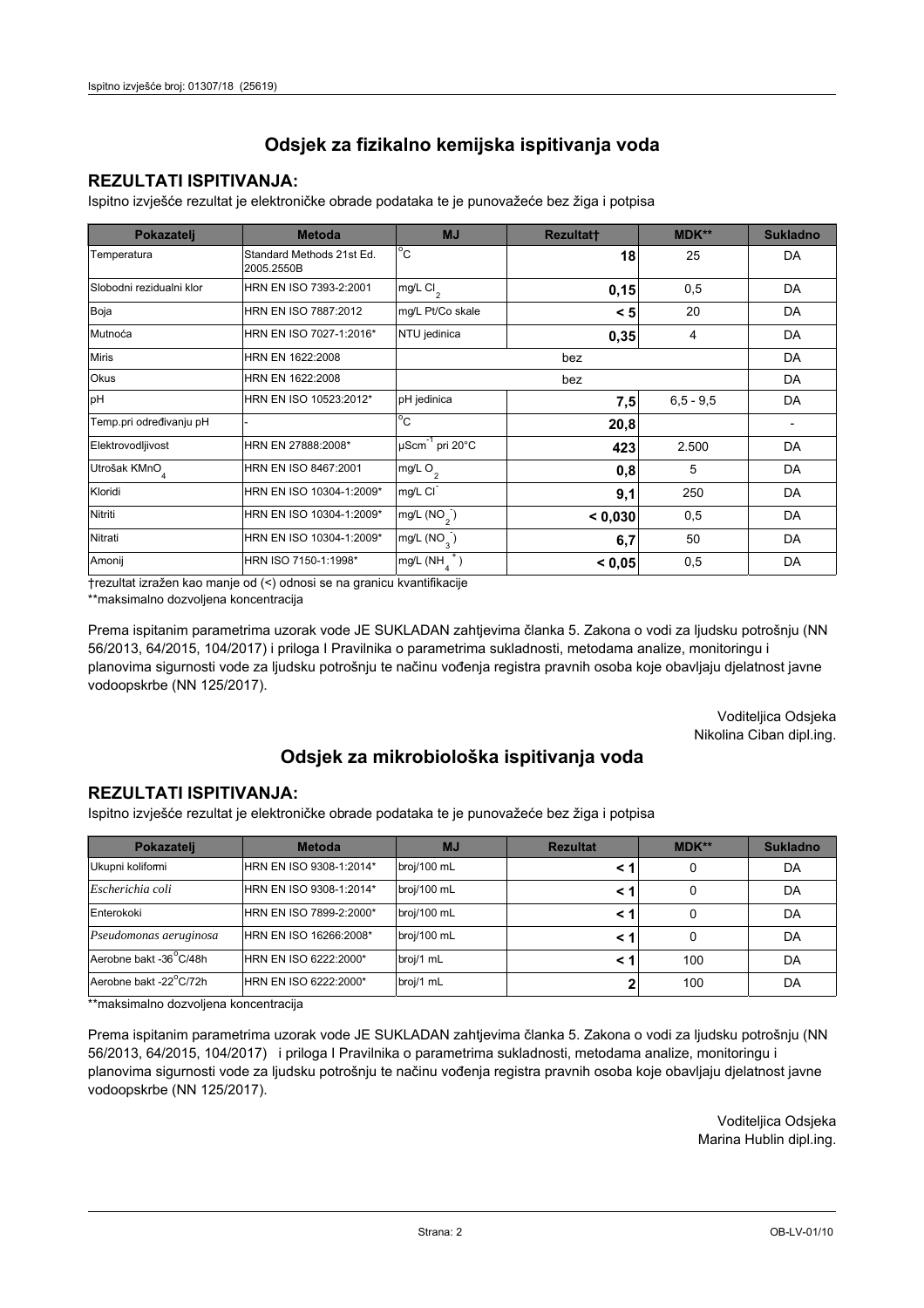



VODOOPSKRBA I ODVODNJA ZAGREBAČKE ŽUPANIJE D.O.O.-PJ IVANIĆ GRAD 10000 ZAGREB KOLEDOVČINA ULICA 1

Rakitje, 11.06.2018.

# **ISPITNO IZVJEŠĆE**

#### ISPITNO IZVJEŠĆE BROJ: 01306/18 (25618)

| Naziv uzorka:<br>Vrsta uzorka:                      | VODA ZA LJUDSKU POTROŠNJU<br>Javna vodoopskrba - razvodni sustav                                                                                                                                                        |                                                                            |                                                                   |                                       |  |
|-----------------------------------------------------|-------------------------------------------------------------------------------------------------------------------------------------------------------------------------------------------------------------------------|----------------------------------------------------------------------------|-------------------------------------------------------------------|---------------------------------------|--|
| HEO:<br>Uzorkovao:<br><b>Metoda</b><br>uzorkovanja: | Ivanić Grad                                                                                                                                                                                                             | Marija Vrban dipl.san.ing.<br>HRN ISO 5667-5:2011*, HRN EN ISO 19458:2008* |                                                                   |                                       |  |
| Plan uzorkovanja:                                   | OB-LV-07/2018                                                                                                                                                                                                           |                                                                            |                                                                   |                                       |  |
| Uzorak uzorkovan                                    |                                                                                                                                                                                                                         |                                                                            |                                                                   |                                       |  |
| Vrijeme uzimanja uzorka:<br>Analiza započeta:       |                                                                                                                                                                                                                         | 07.06.2018.08:50<br>07.06.2018.13:05                                       | Vrijeme dostave:<br>Analiza završena:                             | 07.06.2018.13:00<br>11.06.2018. 10:22 |  |
| Naručitelj:                                         | OIB: 54189804734                                                                                                                                                                                                        | KOLEDOVČINA ULICA 1, 10000 ZAGREB                                          | VODOOPSKRBA I ODVODNJA ZAGREBAČKE ŽUPANIJE D.O.O.- PJ IVANIĆ GRAD |                                       |  |
| Lokacija:                                           | PRECRPNA STANICA, VUKOVARSKA ULICA, KLOŠTAR IVANIĆ, SLAVINA U KUHINJI<br>Vodovodom upravlja: VODOOPSKRBA I ODVODNJA ZAGREBAČKE ŽUPANIJE D.O.O.- PJ IVANIĆ GRAD<br>KOLEDOVČINA ULICA 1, 10000 ZAGREB<br>OIB: 54189804734 |                                                                            |                                                                   |                                       |  |
| Oblik zahtjeva:                                     | Zahtjev po ugovoru                                                                                                                                                                                                      |                                                                            |                                                                   |                                       |  |

Sukladnost je izražena uz rezultate ispitivanja.

Rukovoditeljica Službe Marina Hublin dipl.ing.

Napomena:

Rezultati ispitivanja odnose se isključivo na ispitivani uzorak. Ispitna izvješća se ne smiju umnožavati bez odobrenja Zavoda. Akreditirane metode označene su zvjezdicom (\*).

Služba za zdravstvenu ekologiju ovlaštena je kao službeni laboratorij za obavljanje određenih analiza vode za piće, hrane i mikrobiološke čistoće prema rješenju Ministarstva poljoprivrede: KLASA.UP/I-310-26/15-01/03, URBROJ:525-10/1308-15-4

Služba za zdravstvenu ekologiju ovlaštena je kao službeni laboratorij za provođenje ispitivanja vode za ljudsku potrošnju za određene parametre prema rješenju Ministarstva zdravlja: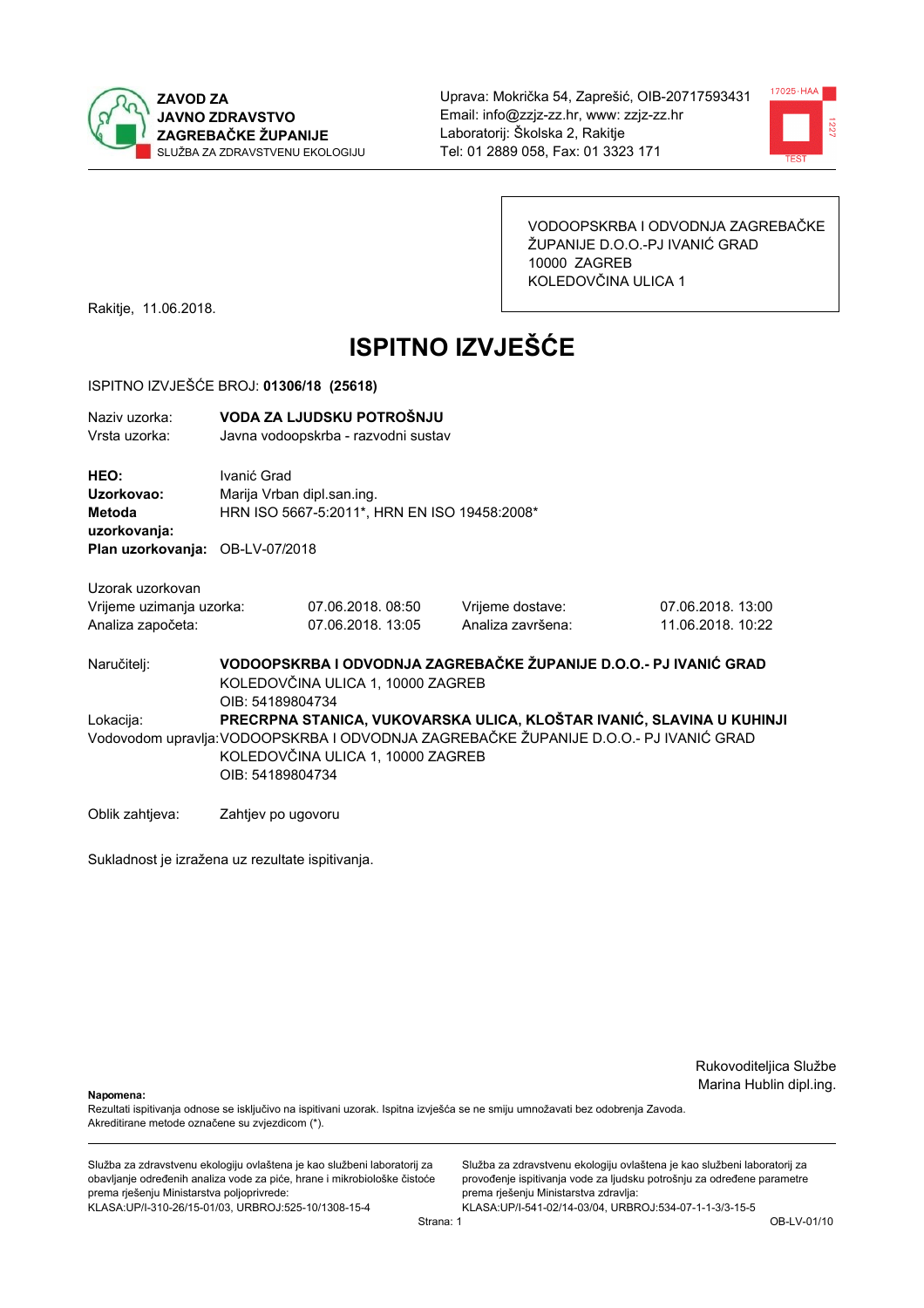### **REZULTATI ISPITIVANJA:**

Ispitno izviešće rezultat je elektroničke obrade podataka te je punovažeće bez žiga i potpisa

| Pokazatelj                | <b>Metoda</b>                           | <b>MJ</b>                        | <b>Rezultatt</b> | <b>MDK**</b>  | <b>Sukladno</b> |
|---------------------------|-----------------------------------------|----------------------------------|------------------|---------------|-----------------|
| Temperatura               | Standard Methods 21st Ed.<br>2005.2550B | $^{\circ}$ C                     | 16               | 25            | DA              |
| Slobodni rezidualni klor  | HRN EN ISO 7393-2:2001                  | $mg/L$ Cl <sub>2</sub>           | 0,20             | 0,5           | DA              |
| Boja                      | HRN EN ISO 7887:2012                    | mg/L Pt/Co skale                 | < 5              | 20            | DA              |
| Mutnoća                   | HRN EN ISO 7027-1:2016*                 | NTU jedinica                     | 0,28             | 4             | DA              |
| <b>Miris</b>              | HRN EN 1622:2008                        |                                  | DA               |               |                 |
| Okus                      | HRN EN 1622:2008                        |                                  |                  | DA            |                 |
| pH                        | HRN EN ISO 10523:2012*                  | pH jedinica                      | 7,6              | $6, 5 - 9, 5$ | DA              |
| Temp.pri određivanju pH   |                                         | $^{\circ}$ C                     | 22,4             |               |                 |
| Elektrovodljivost         | HRN EN 27888:2008*                      | $\mu$ Scm <sup>-1</sup> pri 20°C | 409              | 2.500         | DA              |
| Utrošak KMnO <sub>4</sub> | HRN EN ISO 8467:2001                    | mg/L $O2$                        | 0,7              | 5             | DA              |
| Kloridi                   | HRN EN ISO 10304-1:2009*                | mg/L CI                          | 9,0              | 250           | DA              |
| Nitriti                   | HRN EN ISO 10304-1:2009*                | mg/L (NO <sub>2</sub> )          | < 0,030          | 0,5           | DA              |
| Nitrati                   | HRN EN ISO 10304-1:2009*                | mg/L $(NO_2)$                    | 6,4              | 50            | DA              |
| Amonij                    | HRN ISO 7150-1:1998*                    | mg/L (NH                         | < 0.05           | 0,5           | DA              |

trezultat izražen kao manje od (<) odnosi se na granicu kvantifikacije

\*\*maksimalno dozvoljena koncentracija

Prema ispitanim parametrima uzorak vode JE SUKLADAN zahtjevima članka 5. Zakona o vodi za ljudsku potrošnju (NN 56/2013, 64/2015, 104/2017) i priloga I Pravilnika o parametrima sukladnosti, metodama analize, monitoringu i planovima sigurnosti vode za ljudsku potrošnju te načinu vođenja registra pravnih osoba koje obavljaju djelatnost javne vodoopskrbe (NN 125/2017).

> Voditeljica Odsjeka Nikolina Ciban dipl.ing.

## Odsjek za mikrobiološka ispitivanja voda

#### **REZULTATI ISPITIVANJA:**

Ispitno izvješće rezultat je elektroničke obrade podataka te je punovažeće bez žiga i potpisa

| Pokazatelj                          | <b>Metoda</b>           | <b>MJ</b>   | <b>Rezultat</b> | $MDK**$ | <b>Sukladno</b> |
|-------------------------------------|-------------------------|-------------|-----------------|---------|-----------------|
| Ukupni kolifomi                     | HRN EN ISO 9308-1:2014* | broj/100 mL |                 | 0       | DA              |
| Escherichia coli                    | HRN EN ISO 9308-1:2014* | broj/100 mL |                 | 0       | DA              |
| Enterokoki                          | HRN EN ISO 7899-2:2000* | broj/100 mL |                 | 0       | DA              |
| Pseudomonas aeruginosa              | HRN EN ISO 16266:2008*  | broj/100 mL | < 1             | 0       | DA              |
| Aerobne bakt -36 <sup>°</sup> C/48h | HRN EN ISO 6222:2000*   | broj/1 mL   |                 | 100     | DA              |
| Aerobne bakt -22°C/72h              | HRN EN ISO 6222:2000*   | broj/1 mL   |                 | 100     | DA              |

\*\*maksimalno dozvoljena koncentracija

Prema ispitanim parametrima uzorak vode JE SUKLADAN zahtjevima članka 5. Zakona o vodi za ljudsku potrošnju (NN 56/2013, 64/2015, 104/2017) i priloga I Pravilnika o parametrima sukladnosti, metodama analize, monitoringu i planovima sigurnosti vode za ljudsku potrošnju te načinu vođenja registra pravnih osoba koje obavljaju djelatnost javne vodoopskrbe (NN 125/2017).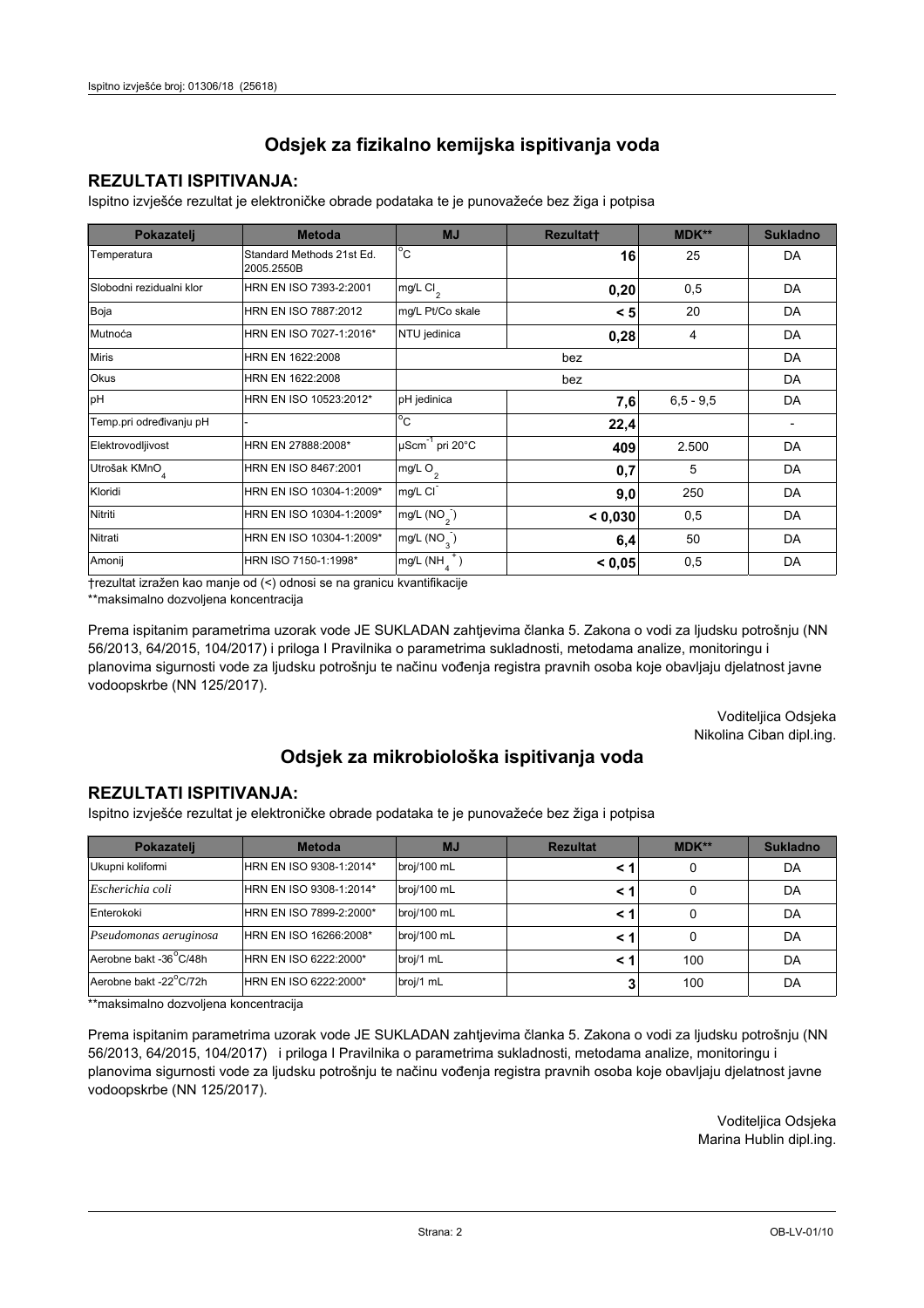



VODOOPSKRBA I ODVODNJA ZAGREBAČKE ŽUPANIJE D.O.O.-PJ IVANIĆ GRAD 10000 ZAGREB KOLEDOVČINA ULICA 1

Rakitje, 11.06.2018.

# **ISPITNO IZVJEŠĆE**

#### ISPITNO IZVJEŠĆE BROJ: 01305/18 (25617)

| Naziv uzorka:<br>Vrsta uzorka:                                    | VODA ZA LJUDSKU POTROŠNJU<br>Javna vodoopskrba - razvodni sustav                                                                                                                                                          |                                                                            |                                       |                                        |  |
|-------------------------------------------------------------------|---------------------------------------------------------------------------------------------------------------------------------------------------------------------------------------------------------------------------|----------------------------------------------------------------------------|---------------------------------------|----------------------------------------|--|
| HEO:<br>Uzorkovao:<br><b>Metoda</b><br>uzorkovanja:               | Ivanić Grad                                                                                                                                                                                                               | Marija Vrban dipl.san.ing.<br>HRN ISO 5667-5:2011*, HRN EN ISO 19458:2008* |                                       |                                        |  |
| Plan uzorkovanja:                                                 | OB-LV-07/2018                                                                                                                                                                                                             |                                                                            |                                       |                                        |  |
| Uzorak uzorkovan<br>Vrijeme uzimanja uzorka:<br>Analiza započeta: |                                                                                                                                                                                                                           | 07.06.2018.08:30<br>07.06.2018. 13:04                                      | Vrijeme dostave:<br>Analiza završena: | 07.06.2018. 13:00<br>11.06.2018. 10:20 |  |
| Naručitelj:                                                       | VODOOPSKRBA I ODVODNJA ZAGREBAČKE ŽUPANIJE D.O.O.- PJ IVANIĆ GRAD<br>KOLEDOVČINA ULICA 1, 10000 ZAGREB<br>OIB: 54189804734                                                                                                |                                                                            |                                       |                                        |  |
| Lokacija:                                                         | OŠ STJEPANA BASARIČEKA, MILKE TRNINE 14, IVANIĆ GRAD, SLAVINA U KUHINJI<br>Vodovodom upravlja: VODOOPSKRBA I ODVODNJA ZAGREBAČKE ŽUPANIJE D.O.O.- PJ IVANIĆ GRAD<br>KOLEDOVČINA ULICA 1, 10000 ZAGREB<br>OIB: 54189804734 |                                                                            |                                       |                                        |  |
| Oblik zahtjeva:                                                   | Zahtjev po ugovoru                                                                                                                                                                                                        |                                                                            |                                       |                                        |  |

Sukladnost je izražena uz rezultate ispitivanja.

Rukovoditeljica Službe Marina Hublin dipl.ing.

Napomena:

Rezultati ispitivanja odnose se isključivo na ispitivani uzorak. Ispitna izvješća se ne smiju umnožavati bez odobrenja Zavoda. Akreditirane metode označene su zvjezdicom (\*).

Služba za zdravstvenu ekologiju ovlaštena je kao službeni laboratorij za obavljanje određenih analiza vode za piće, hrane i mikrobiološke čistoće prema rješenju Ministarstva poljoprivrede: KLASA.UP/I-310-26/15-01/03, URBROJ:525-10/1308-15-4

Služba za zdravstvenu ekologiju ovlaštena je kao službeni laboratorij za provođenje ispitivanja vode za ljudsku potrošnju za određene parametre prema rješenju Ministarstva zdravlja: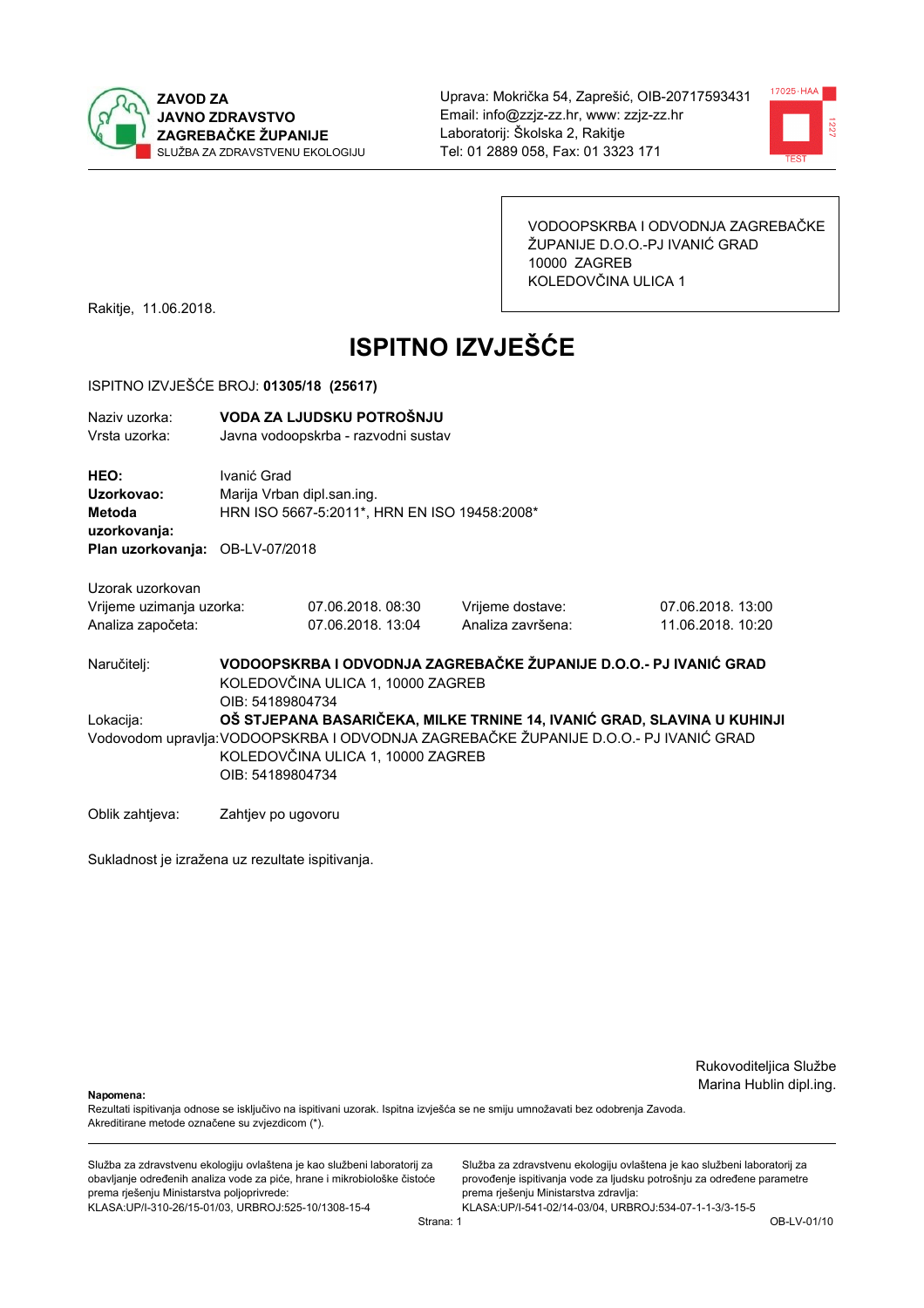### **REZULTATI ISPITIVANJA:**

Ispitno izviešće rezultat je elektroničke obrade podataka te je punovažeće bez žiga i potpisa

| Pokazatelj                | <b>Metoda</b>                           | <b>MJ</b>                   | <b>Rezultatt</b> | <b>MDK**</b>  | <b>Sukladno</b> |
|---------------------------|-----------------------------------------|-----------------------------|------------------|---------------|-----------------|
| Temperatura               | Standard Methods 21st Ed.<br>2005.2550B | $^{\circ}$ C                | 19,6             | 25            | DA              |
| Slobodni rezidualni klor  | HRN EN ISO 7393-2:2001                  | mg/L Cl <sub>2</sub>        | 0,12             | 0,5           | DA              |
| Boja                      | HRN EN ISO 7887:2012                    | mg/L Pt/Co skale            | < 5              | 20            | DA              |
| Mutnoća                   | HRN EN ISO 7027-1:2016*                 | NTU jedinica                | 0,27             | 4             | DA              |
| <b>Miris</b>              | HRN EN 1622:2008                        |                             |                  | DA            |                 |
| Okus                      | HRN EN 1622:2008                        |                             |                  | DA            |                 |
| pH                        | HRN EN ISO 10523:2012*                  | pH jedinica                 | 7,6              | $6, 5 - 9, 5$ | DA              |
| Temp.pri određivanju pH   |                                         | $^{\circ}$ C                | 22,6             |               |                 |
| Elektrovodljivost         | HRN EN 27888:2008*                      | µScm <sup>-1</sup> pri 20°C | 414              | 2.500         | DA              |
| Utrošak KMnO <sub>4</sub> | HRN EN ISO 8467:2001                    | mg/L O <sub>2</sub>         | 0,6              | 5             | DA              |
| Kloridi                   | HRN EN ISO 10304-1:2009*                | mg/L CI                     | 9,1              | 250           | DA              |
| Nitriti                   | HRN EN ISO 10304-1:2009*                | mg/L $(NO2)$                | < 0,030          | 0,5           | DA              |
| Nitrati                   | HRN EN ISO 10304-1:2009*                | mg/L (NO <sub>3</sub> )     | 6,7              | 50            | DA              |
| Amonij                    | HRN ISO 7150-1:1998*                    | mg/L (NH                    | < 0.05           | 0,5           | DA              |

trezultat izražen kao manje od (<) odnosi se na granicu kvantifikacije

\*\*maksimalno dozvoljena koncentracija

Prema ispitanim parametrima uzorak vode JE SUKLADAN zahtjevima članka 5. Zakona o vodi za ljudsku potrošnju (NN 56/2013, 64/2015, 104/2017) i priloga I Pravilnika o parametrima sukladnosti, metodama analize, monitoringu i planovima sigurnosti vode za ljudsku potrošnju te načinu vođenja registra pravnih osoba koje obavljaju djelatnost javne vodoopskrbe (NN 125/2017).

> Voditeljica Odsjeka Nikolina Ciban dipl.ing.

## Odsjek za mikrobiološka ispitivanja voda

#### **REZULTATI ISPITIVANJA:**

Ispitno izvješće rezultat je elektroničke obrade podataka te je punovažeće bez žiga i potpisa

| Pokazatelj                          | <b>Metoda</b>           | <b>MJ</b>   | <b>Rezultat</b> | MDK** | <b>Sukladno</b> |
|-------------------------------------|-------------------------|-------------|-----------------|-------|-----------------|
| Ukupni kolifomi                     | HRN EN ISO 9308-1:2014* | broj/100 mL |                 | 0     | DA              |
| Escherichia coli                    | HRN EN ISO 9308-1:2014* | broj/100 mL |                 | 0     | DA              |
| Enterokoki                          | HRN EN ISO 7899-2:2000* | broj/100 mL | < 1             | 0     | DA              |
| Pseudomonas aeruginosa              | HRN EN ISO 16266:2008*  | broj/100 mL | < 1             | 0     | DA              |
| Aerobne bakt -36 <sup>°</sup> C/48h | HRN EN ISO 6222:2000*   | broj/1 mL   | < '             | 100   | DA              |
| Aerobne bakt -22°C/72h              | HRN EN ISO 6222:2000*   | broj/1 mL   |                 | 100   | DA              |

\*\*maksimalno dozvoljena koncentracija

Prema ispitanim parametrima uzorak vode JE SUKLADAN zahtjevima članka 5. Zakona o vodi za ljudsku potrošnju (NN 56/2013, 64/2015, 104/2017) i priloga I Pravilnika o parametrima sukladnosti, metodama analize, monitoringu i planovima sigurnosti vode za ljudsku potrošnju te načinu vođenja registra pravnih osoba koje obavljaju djelatnost javne vodoopskrbe (NN 125/2017).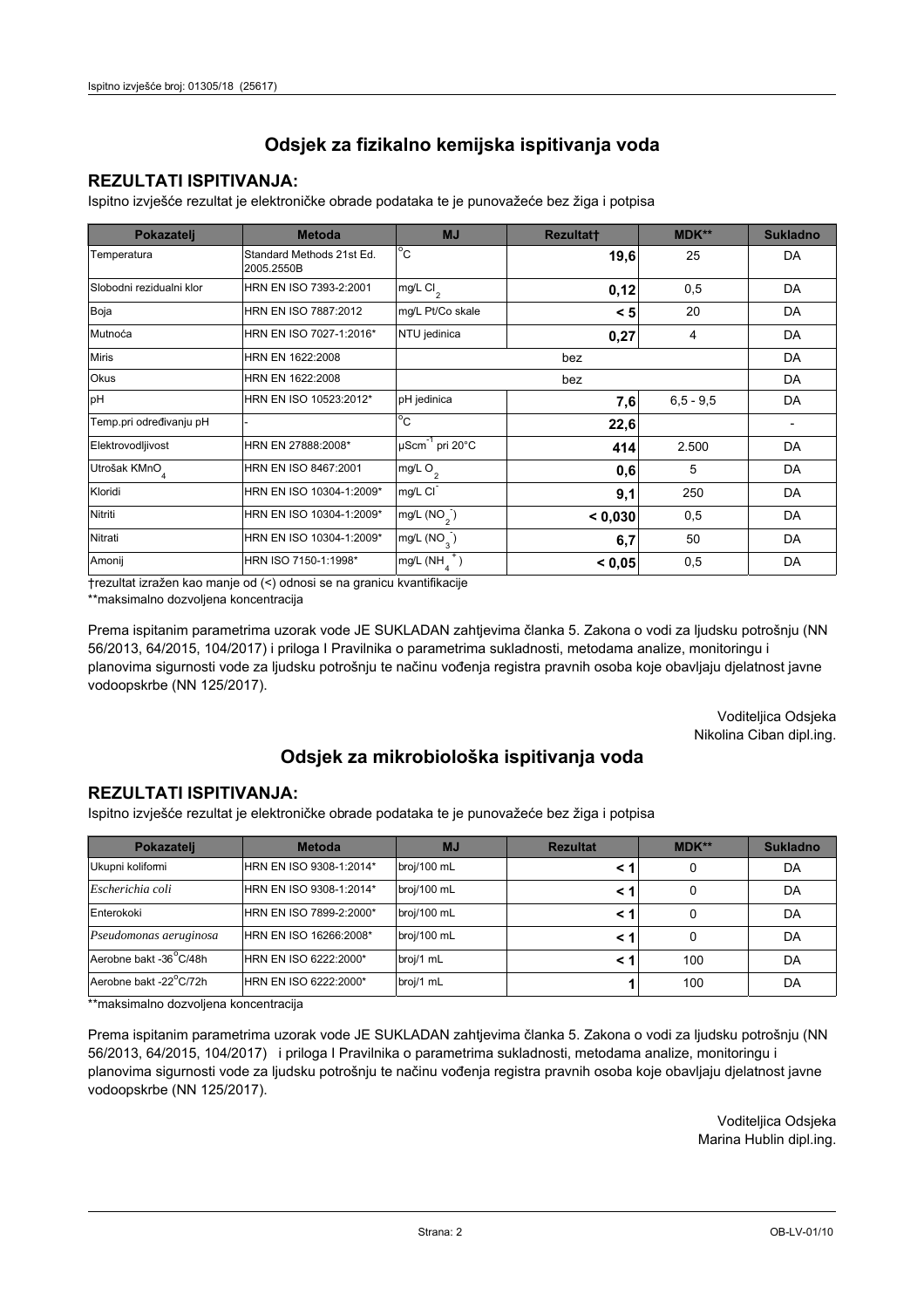



VODOOPSKRBA I ODVODNJA ZAGREBAČKE ŽUPANIJE D.O.O.-PJ IVANIĆ GRAD 10000 ZAGREB KOLEDOVČINA ULICA 1

Rakitje, 11.06.2018.

# **ISPITNO IZVJEŠĆE**

#### ISPITNO IZVJEŠĆE BROJ: 01304/18 (25616)

| Naziy uzorka:<br>Vrsta uzorka:                                                                                                                 | VODA ZA LJUDSKU POTROŠNJU<br>Javna vodoopskrba - razvodni sustav                                                           |                                       |                                       |                                        |  |
|------------------------------------------------------------------------------------------------------------------------------------------------|----------------------------------------------------------------------------------------------------------------------------|---------------------------------------|---------------------------------------|----------------------------------------|--|
| HEO:<br>Uzorkovao:<br>Metoda<br>uzorkovanja:<br>Plan uzorkovanja: OB-LV-07/2018                                                                | Ivanić Grad<br>Marija Vrban dipl.san.ing.<br>HRN ISO 5667-5:2011*, HRN EN ISO 19458:2008*                                  |                                       |                                       |                                        |  |
| Uzorak uzorkovan                                                                                                                               |                                                                                                                            |                                       |                                       |                                        |  |
| Vrijeme uzimanja uzorka:<br>Analiza započeta:                                                                                                  |                                                                                                                            | 07.06.2018.08:18<br>07.06.2018. 13:03 | Vrijeme dostave:<br>Analiza završena: | 07.06.2018. 13:00<br>11.06.2018. 10:20 |  |
| Naručitelj:                                                                                                                                    | VODOOPSKRBA I ODVODNJA ZAGREBAČKE ŽUPANIJE D.O.O.- PJ IVANIĆ GRAD<br>KOLEDOVČINA ULICA 1, 10000 ZAGREB<br>OIB: 54189804734 |                                       |                                       |                                        |  |
| PV LIVADA, MILKE TRNINE BB, IVANIĆ GRAD, SLAVINA U KUHINJI<br>Lokacija:                                                                        |                                                                                                                            |                                       |                                       |                                        |  |
| Vodovodom upravlja: VODOOPSKRBA I ODVODNJA ZAGREBAČKE ŽUPANIJE D.O.O.- PJ IVANIĆ GRAD<br>KOLEDOVČINA ULICA 1, 10000 ZAGREB<br>OIB: 54189804734 |                                                                                                                            |                                       |                                       |                                        |  |
| Oblik zahtjeva:                                                                                                                                | Zahtjev po ugovoru                                                                                                         |                                       |                                       |                                        |  |

Sukladnost je izražena uz rezultate ispitivanja.

Rukovoditeljica Službe Marina Hublin dipl.ing.

Napomena:

Rezultati ispitivanja odnose se isključivo na ispitivani uzorak. Ispitna izvješća se ne smiju umnožavati bez odobrenja Zavoda. Akreditirane metode označene su zvjezdicom (\*).

Služba za zdravstvenu ekologiju ovlaštena je kao službeni laboratorij za obavljanje određenih analiza vode za piće, hrane i mikrobiološke čistoće prema rješenju Ministarstva poljoprivrede: KLASA.UP/I-310-26/15-01/03, URBROJ:525-10/1308-15-4

Služba za zdravstvenu ekologiju ovlaštena je kao službeni laboratorij za provođenje ispitivanja vode za ljudsku potrošnju za određene parametre prema rješenju Ministarstva zdravlja: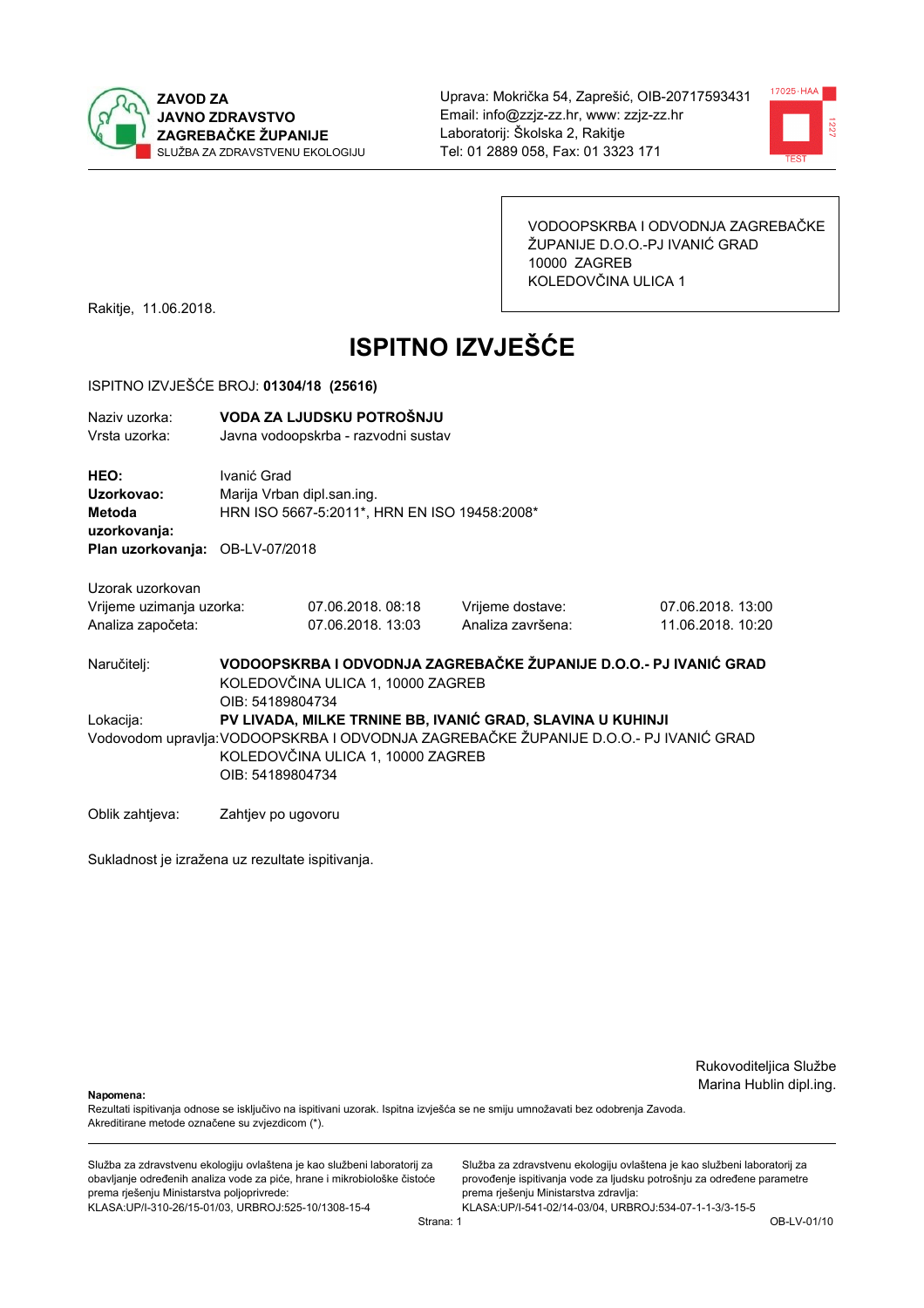### **REZULTATI ISPITIVANJA:**

Ispitno izviešće rezultat je elektroničke obrade podataka te je punovažeće bez žiga i potpisa

| Pokazatelj                | <b>Metoda</b>                           | <b>MJ</b>                   | <b>Rezultatt</b> | <b>MDK**</b>  | <b>Sukladno</b> |
|---------------------------|-----------------------------------------|-----------------------------|------------------|---------------|-----------------|
| Temperatura               | Standard Methods 21st Ed.<br>2005.2550B | $^{\circ}$ C                | 19,6             | 25            | DA              |
| Slobodni rezidualni klor  | HRN EN ISO 7393-2:2001                  | $mg/L$ Cl <sub>2</sub>      | 0,18             | 0,5           | DA              |
| Boja                      | HRN EN ISO 7887:2012                    | mg/L Pt/Co skale            | < 5              | 20            | DA              |
| Mutnoća                   | HRN EN ISO 7027-1:2016*                 | NTU jedinica                | 0,25             | 4             | DA              |
| <b>Miris</b>              | HRN EN 1622:2008                        |                             | bez              |               | DA              |
| <b>Okus</b>               | HRN EN 1622:2008                        |                             | DA               |               |                 |
| pH                        | HRN EN ISO 10523:2012*                  | pH jedinica                 | 7,6              | $6, 5 - 9, 5$ | DA              |
| Temp.pri određivanju pH   |                                         | $^{\circ}$ C                | 22,4             |               |                 |
| Elektrovodljivost         | HRN EN 27888:2008*                      | µScm <sup>-1</sup> pri 20°C | 424              | 2.500         | DA              |
| Utrošak KMnO <sub>4</sub> | HRN EN ISO 8467:2001                    | mg/L $O2$                   | 0,7              | 5             | DA              |
| Kloridi                   | HRN EN ISO 10304-1:2009*                | mg/L CI                     | 9,0              | 250           | DA              |
| Nitriti                   | HRN EN ISO 10304-1:2009*                | mg/L $(NO2)$                | < 0.030          | 0,5           | DA              |
| Nitrati                   | HRN EN ISO 10304-1:2009*                | mg/L $(NO_{\alpha})$        | 6,7              | 50            | DA              |
| Amonij                    | HRN ISO 7150-1:1998*                    | mg/L (NH                    | < 0,05           | 0,5           | DA              |

trezultat izražen kao manje od (<) odnosi se na granicu kvantifikacije

\*\*maksimalno dozvoljena koncentracija

Prema ispitanim parametrima uzorak vode JE SUKLADAN zahtjevima članka 5. Zakona o vodi za ljudsku potrošnju (NN 56/2013, 64/2015, 104/2017) i priloga I Pravilnika o parametrima sukladnosti, metodama analize, monitoringu i planovima sigurnosti vode za ljudsku potrošnju te načinu vođenja registra pravnih osoba koje obavljaju djelatnost javne vodoopskrbe (NN 125/2017).

> Voditeljica Odsjeka Nikolina Ciban dipl.ing.

## Odsjek za mikrobiološka ispitivanja voda

#### **REZULTATI ISPITIVANJA:**

Ispitno izvješće rezultat je elektroničke obrade podataka te je punovažeće bez žiga i potpisa

| Pokazatelj                          | <b>Metoda</b>           | <b>MJ</b>   | <b>Rezultat</b> | $MDK**$ | <b>Sukladno</b> |
|-------------------------------------|-------------------------|-------------|-----------------|---------|-----------------|
| Ukupni kolifomi                     | HRN EN ISO 9308-1:2014* | broj/100 mL |                 | 0       | DA              |
| Escherichia coli                    | HRN EN ISO 9308-1:2014* | broj/100 mL |                 | 0       | DA              |
| Enterokoki                          | HRN EN ISO 7899-2:2000* | broj/100 mL |                 | 0       | DA              |
| Pseudomonas aeruginosa              | HRN EN ISO 16266:2008*  | broj/100 mL | < 1             | 0       | DA              |
| Aerobne bakt -36 <sup>°</sup> C/48h | HRN EN ISO 6222:2000*   | broj/1 mL   |                 | 100     | DA              |
| Aerobne bakt -22°C/72h              | HRN EN ISO 6222:2000*   | broj/1 mL   |                 | 100     | DA              |

\*\*maksimalno dozvoljena koncentracija

Prema ispitanim parametrima uzorak vode JE SUKLADAN zahtjevima članka 5. Zakona o vodi za ljudsku potrošnju (NN 56/2013, 64/2015, 104/2017) i priloga I Pravilnika o parametrima sukladnosti, metodama analize, monitoringu i planovima sigurnosti vode za ljudsku potrošnju te načinu vođenja registra pravnih osoba koje obavljaju djelatnost javne vodoopskrbe (NN 125/2017).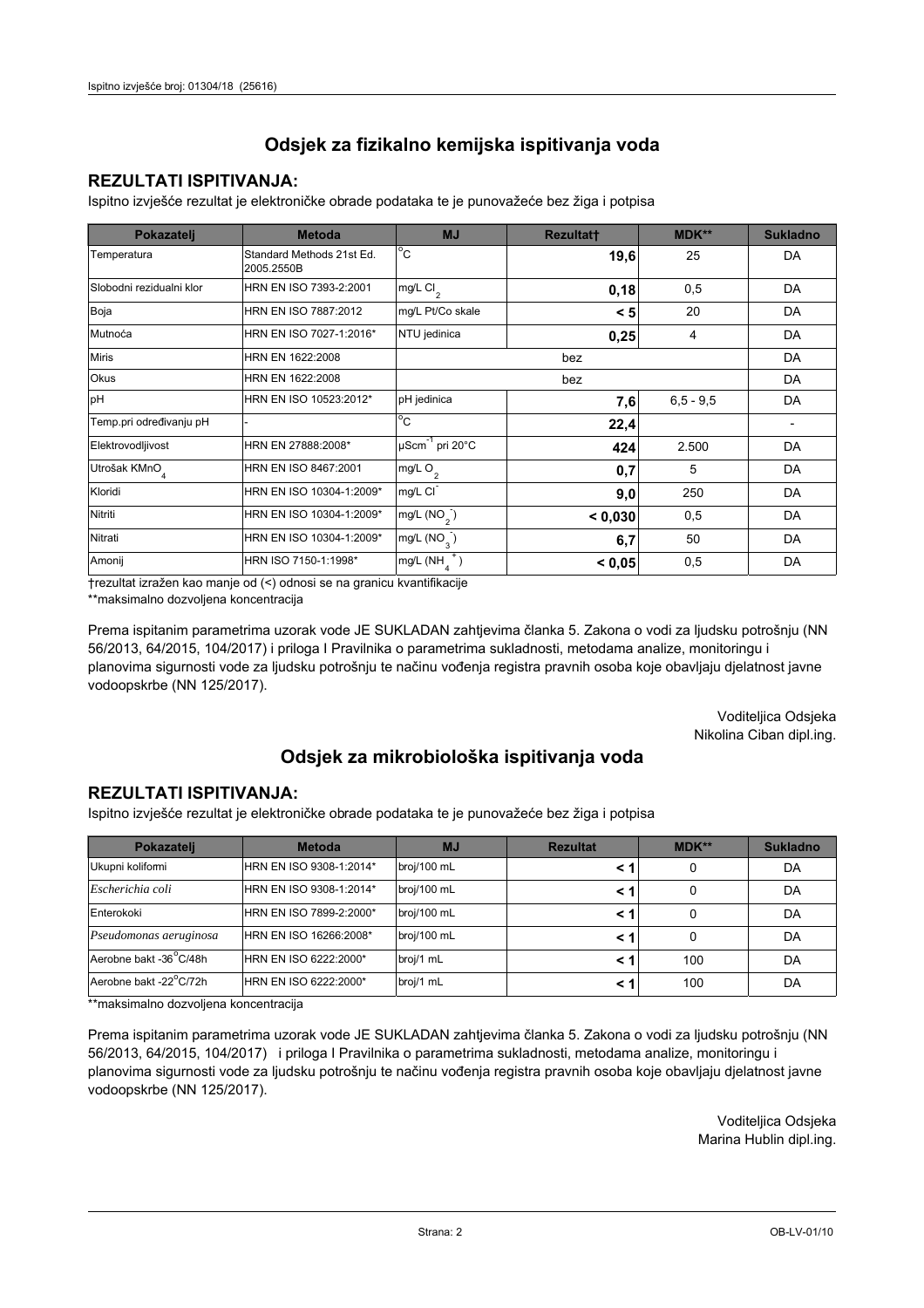



VODOOPSKRBA I ODVODNJA ZAGREBAČKE ŽUPANIJE D.O.O.-PJ IVANIĆ GRAD 10000 ZAGREB KOLEDOVČINA ULICA 1

Rakitje, 11.06.2018.

# **ISPITNO IZVJEŠĆE**

#### ISPITNO IZVJEŠĆE BROJ: 01303/18 (25615)

| Naziv uzorka:<br>Vrsta uzorka:                                                  | VODA ZA LJUDSKU POTROŠNJU<br>Javna vodoopskrba - razvodni sustav                                                                                                                                                  |                                       |                                       |                                        |  |
|---------------------------------------------------------------------------------|-------------------------------------------------------------------------------------------------------------------------------------------------------------------------------------------------------------------|---------------------------------------|---------------------------------------|----------------------------------------|--|
| HEO:<br>Uzorkovao:<br>Metoda<br>uzorkovanja:<br>Plan uzorkovanja: OB-LV-07/2018 | Ivanić Grad<br>Marija Vrban dipl.san.ing.<br>HRN ISO 5667-5:2011*, HRN EN ISO 19458:2008*                                                                                                                         |                                       |                                       |                                        |  |
| Uzorak uzorkovan<br>Vrijeme uzimanja uzorka:<br>Analiza započeta:               |                                                                                                                                                                                                                   | 07.06.2018.08:00<br>07.06.2018. 13:02 | Vrijeme dostave:<br>Analiza završena: | 07.06.2018. 13:00<br>11.06.2018. 10:19 |  |
| Naručitelj:                                                                     | VODOOPSKRBA I ODVODNJA ZAGREBAČKE ŽUPANIJE D.O.O.- PJ IVANIĆ GRAD<br>KOLEDOVČINA ULICA 1, 10000 ZAGREB<br>OIB: 54189804734                                                                                        |                                       |                                       |                                        |  |
| Lokacija:                                                                       | OŠ POSAVSKI BREGI, SAVSKA 70, POSAVSKI BREGI, SLAVINA U KUHINJI<br>Vodovodom upravlja: VODOOPSKRBA I ODVODNJA ZAGREBAČKE ŽUPANIJE D.O.O.- PJ IVANIĆ GRAD<br>KOLEDOVČINA ULICA 1, 10000 ZAGREB<br>OIB: 54189804734 |                                       |                                       |                                        |  |
| Oblik zahtjeva:                                                                 | Zahtjev po ugovoru                                                                                                                                                                                                |                                       |                                       |                                        |  |

Sukladnost je izražena uz rezultate ispitivanja.

Rukovoditeljica Službe Marina Hublin dipl.ing.

Napomena:

Rezultati ispitivanja odnose se isključivo na ispitivani uzorak. Ispitna izvješća se ne smiju umnožavati bez odobrenja Zavoda. Akreditirane metode označene su zvjezdicom (\*).

Služba za zdravstvenu ekologiju ovlaštena je kao službeni laboratorij za obavljanje određenih analiza vode za piće, hrane i mikrobiološke čistoće prema rješenju Ministarstva poljoprivrede: KLASA.UP/I-310-26/15-01/03, URBROJ:525-10/1308-15-4

Služba za zdravstvenu ekologiju ovlaštena je kao službeni laboratorij za provođenje ispitivanja vode za ljudsku potrošnju za određene parametre prema rješenju Ministarstva zdravlja: